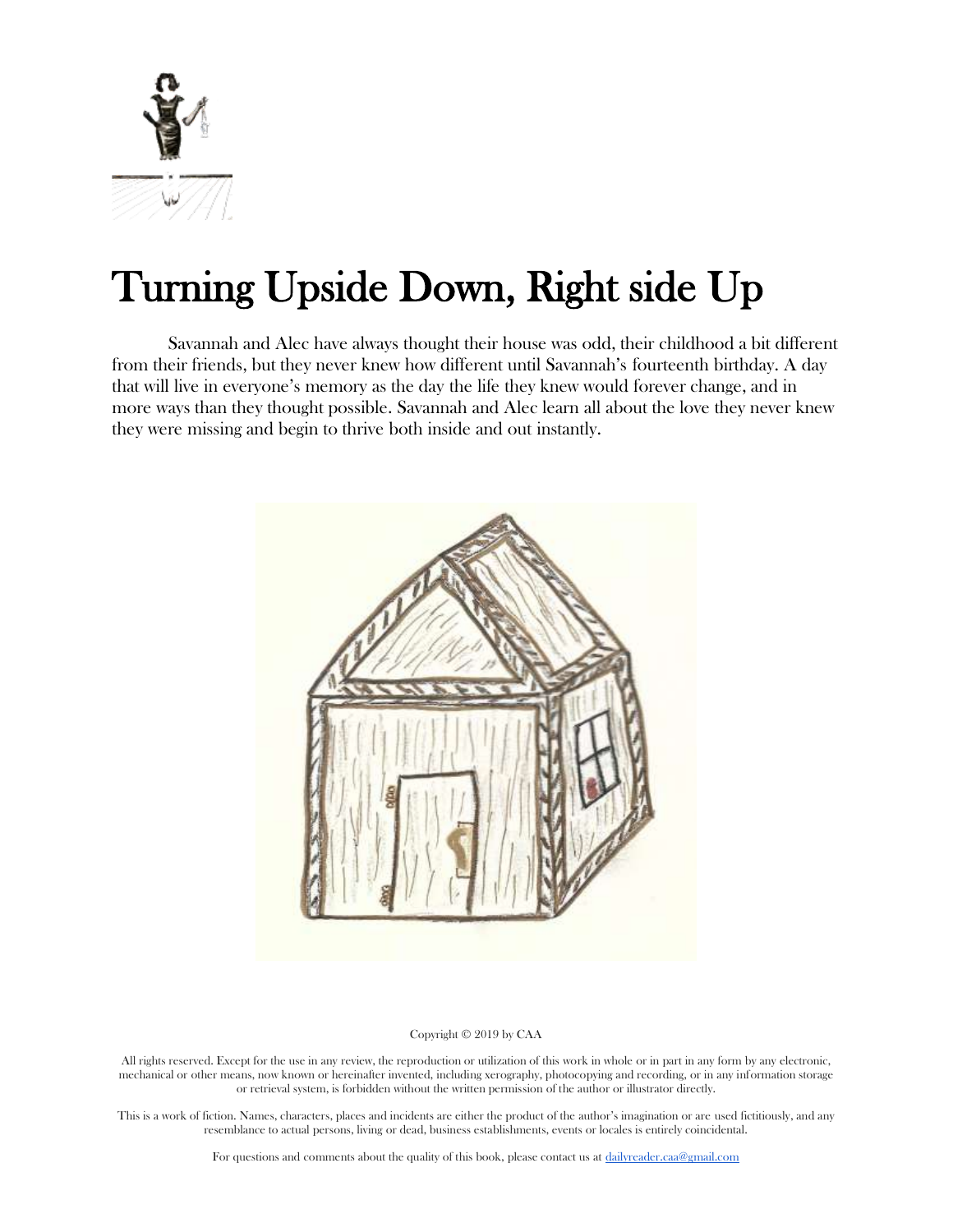

Today is the day we visit Mom at the penitentiary. Since her incarceration, six years ago, my father has taken us to see her on certain days; birthdays, anniversaries, holidays and if something special happened at school for us to share with her. Other times, my aunt has taken me to see her. On the days that my aunt took me, Mom and I sit in silence and draw. Since being put away my mom has not said a word, not one, to anyone around her or us; she made a pact with our father the night before she went in to never speak a word again. We are given a room that is used for conjugal visits and we sit together and draw on drawing pads that I bring, there is always a guard there too to make sure I don't bring in any sharp objects and to make sure my mom doesn't keep any of the pencils to be used later for god knows what, but those are the rules.

We sit next to each other and we draw freely, not thinking about what is on the paper, simply letting our fingers say what we want. Often times I stare at her drawings long after we leave to see if she sent me some kind of secret message. Once I found the words 'I love you' hidden in a tree she drew. Since then, I always look.

Mom and I would always draw together, since I was very little. She is really good. I once heard my aunt say that my father made her stop to become a mom. He told her that her chosen profession wasn't real to begin with and only a hobby, but my aunt and I know better. She is brilliant with a pencil and can make a whole world on paper in very little time. I cherish the drawings I have from her, especially the ones we do when I visit her alone, without my father and brother.

I was a child of only eight years old when my mom was put away, today I turn fourteen. I have always visited her on my birthday. Today is a birthday, so we are allowed to bring in cupcakes. They are x-rayed before we go into the room for the visit. The whole day has been an eerie one however. I can't put my finger on what is going on, or why, but it's there. Looming in the house all day. I'm hoping that Mom is all right and she won't have bad news for us. I can't put my finger on any other reason.

Back when I had turned seven, a girl from my neighborhood was kidnapped and was hurt a lot by someone. It was all over the news and everyone at school talked about how awful things were for that family. Teachers talked to kids about "stranger danger" and even the dangers one can have with people they already know. My aunt insisted that I start self-defense classes right away. To my father's chagrin, my mother signed me up. He told her that girls can't defend themselves and that classes are a waste of money but somehow my aunt won that argument and I've been in those classes ever since. I am now a brown belt in karate and I am the star in my class. I help teach a lot of younger students, including my brother, who is now eleven. He loves being in my class. We have a great time together.

Alec and I always have fun together, we've always made the best of our lives. When our parents are too busy for us we seem to find time for each other. I help him with math and he helps me read boring stories because we take turns and he is very good with his voice. Sometimes he sings the story and we laugh and laugh. Even history class is fun with him around.

Thinking back about the time my mom was put away, I remember more than my parents think I do. I remember the arguments, I remember the screaming cries from the basement, though I didn't know who or what was screaming. I remember my mom coming to my room those nights

#### Copyright © 2019 by (CAA

All rights reserved. Except for the use in any review, the reproduction or utilization of this work in whole or in part in any form by any electronic, mechanical or other means, now known or hereinafter invented, including xerography, photocopying and recording, or in any information storage or retrieval system, is forbidden without the written permission of the author or illustrator directly.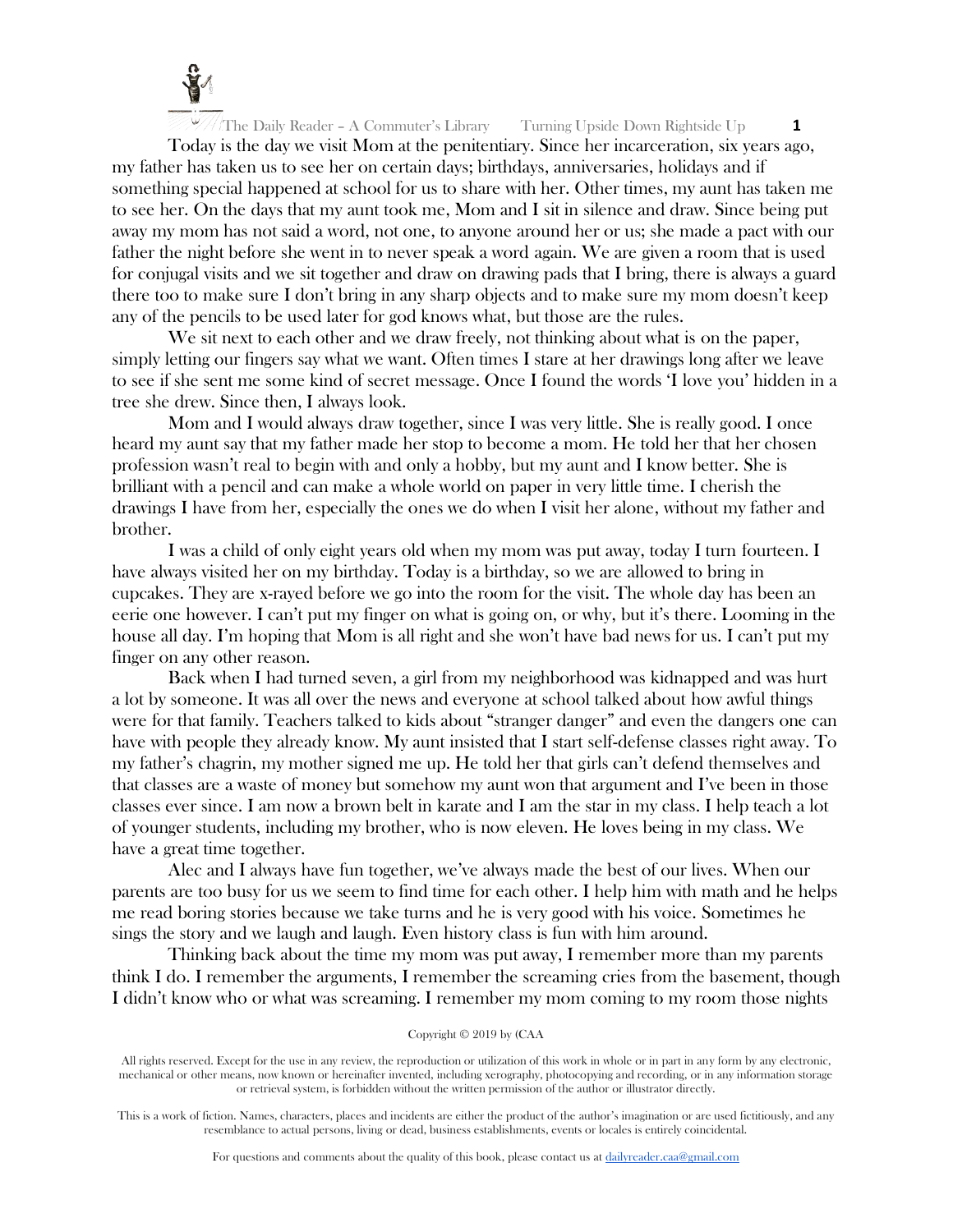

The Daily Reader – A Commuter's Library Turning Upside Down Rightside Up **2** and singing to us and playing music loudly, it was supposed to be a happy time, but they never were. They were always surrounded by an aura that was heavy with sadness. My brother and I can always feel sadness in the house. We danced with my mom as she sang and we always tried to have a good time for her but when she left our room, my brother and I would cry. Neither of us knew why, the tears would come and we comforted each other before I would take him to his room to go to sleep or he would bring his sleeping bag into my room and sleep on the floor next to me.

In the morning Mom and I would draw together, sometimes her own tears smeared her drawings like a watercolor. I would take those out of the garbage and save them. I put dates on them always. My aunt found my stash of drawings from my mom after she was taken away and she asked me about them. She told me never to show them to my father, that I should always keep this part of her to myself. I used to keep them in the house, now I keep them at my aunt's apartment and some of them are in my locker at school. I am very protective of them. There are a few here in the house, the oldest ones from when I was really little. And he knew she would draw with me.

"You excited to see Mom today?" Hank asks his daughter as he drives.

Shaking her head from her memories, Savannah looks over to her father, "Always," she answers quietly.

"What about you buddy?" Hank calls to his son in the back of the car. Alec gleefully answers, "Of course, I brought her favorite kind of cupcake this time and something else special I can't say now," he smiles to his dad.

Alec loves to see his mom. They have a great time, she is the only one who listens to him, mainly because she doesn't talk. She smiles at him all the time and she loves pulling him onto her lap and giving him hugs. It's not a regular mom and son relationship he knows that, but he likes that she still loves him. He has never had a close relationship with either parent, they are parents, he listens to them because he doesn't like when they yell. He will argue with Savannah sometimes but he listens to her the most, she is the smartest person he knows, for a girl.

"I'll bet I can guess what the surprise is," Hank calls back to him.

"Don't try I want her to be surprised. Please," he asks pleadingly.

"Ok kiddo, no problem. I'm sure she will be happy with anything from you. What about you pumpkin? Did you bring anything special?" Hank asks his daughter with his hand on her knee. She pushes his hand off and says, "No, only me. It's all she ever wants anyway," she answers quickly.

Hank puts his hand on her shoulder and gives a squeeze, "Yes, you're right, she loves to see you guys," he leaves his hand there for a moment too long for Savannah's comfort, she pushes him off again but doesn't even know why.

The rest of the car ride is in silence except for her brother's singing. Alec loves to sing and on days they go see Mom, he usually serenades them with a menagerie of Savanah's favorite songs. Savannah doesn't mind, he happens to be very good and it is taking her mind off of her worries.

Savannah's aunt spoke with her about six months ago about the changes in a girl's body to a becoming a woman. She had seen some changes in Savannah and knew what was coming. She then took her to see her mom so her mom could explain things to her in a visual way. Her mom cried and before she left she handed her a small piece of paper and on it she wrote, "don't let him

#### Copyright © 2019 by (CAA

All rights reserved. Except for the use in any review, the reproduction or utilization of this work in whole or in part in any form by any electronic, mechanical or other means, now known or hereinafter invented, including xerography, photocopying and recording, or in any information storage or retrieval system, is forbidden without the written permission of the author or illustrator directly.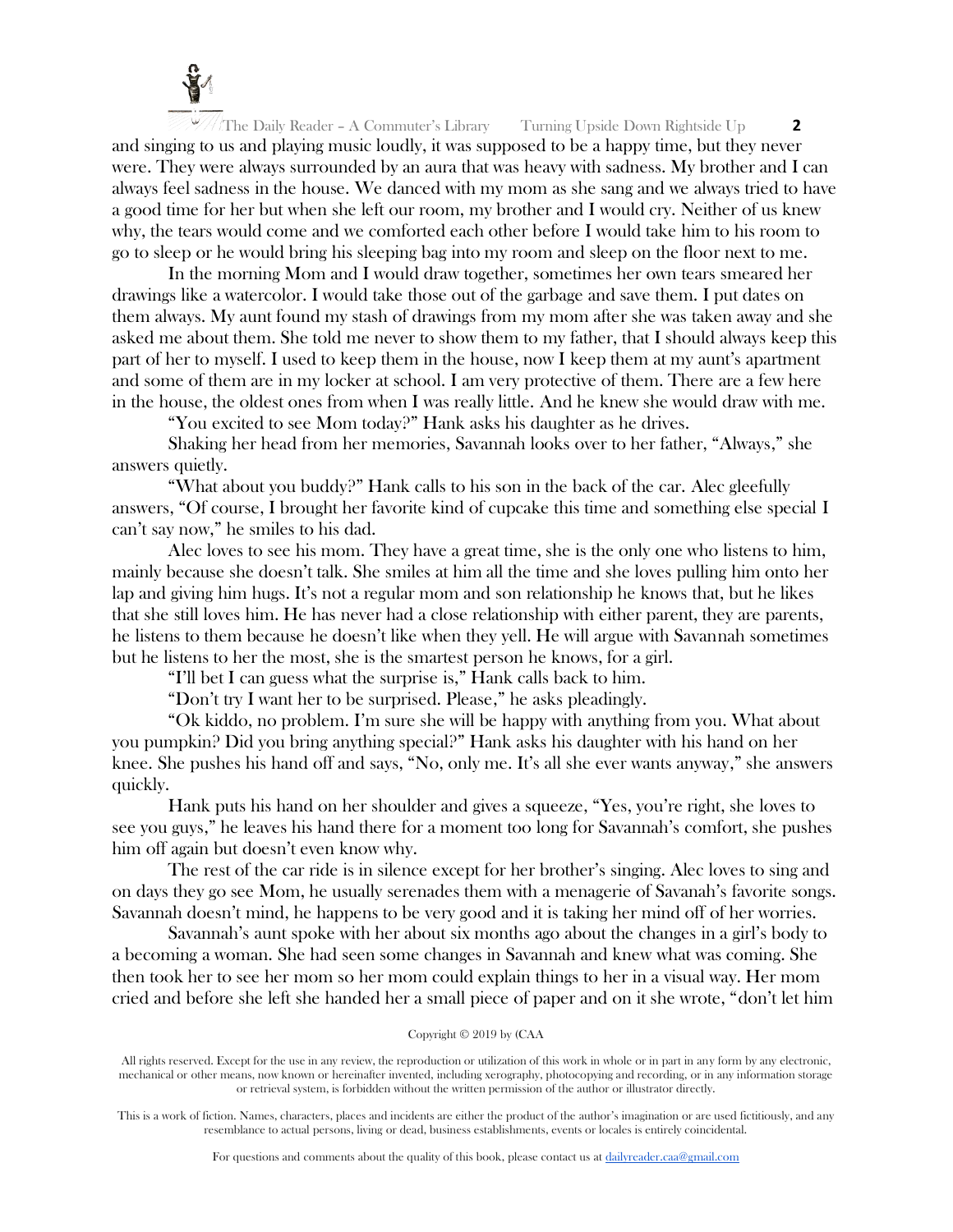

The Daily Reader – A Commuter's Library Turning Upside Down Rightside Up **3** touch you at all costs." Savannah doesn't know who she is referring to or why but she keeps her guard on at all times like she has been taught to in her self-defense classes. She never showed anyone the note, not even her aunt whom she tells everything to.

Today she feels as if she is on an especially high alert, which is why even the touch of her own father has her on edge. She has to remember it's her birthday and that her mom will probably sense her unease, she has to bring herself back to the here and now. She begins to sing with her brother.

"You have a very sensual voice, be careful with that," Hank says to her in a voice tone she has never heard before.

Savannah stops singing and sends her aunt a message about what he has said. Her aunt writes back, "I love you and I'm here any time of day."

Savannah thinks this is a weird answer but she is also comforted by her aunt's words as well. Before she can get lost in more thoughts of the past, they arrive at the penitentiary.  $\sim$   $\sim$   $\sim$ 

Inside her bedroom Savannah's aunt is pacing. "Damn it!!! Damn it!!! What the hell can I do!!! I can't be at the house when they get back he will suspect something. Oh god, oh god, oh god, I'm going to vomit. Chelsea what can I do to help?" she calls out to her sister.

"Ok, bring yourself to a calm place, pacing is not helping anyone. Think Reese. Think!" she says out loud again to the walls of her apartment.

Reese paces a few more times around her living room and then sits down on her easy chair. The only thing she can think to do is call the cops but that won't help. Nothing has happened yet and what if it doesn't? What if she is wrong and that her sister did do what she said she did? Her gut tells her otherwise though. She knows that Hank is the one who did this, that he kidnaped that girl years ago and that he destroyed her for ever wanting to be near another man, no, another human actually for the rest of her life.

She also feels that he may have done this more than once before that event and even since her sister has been in jail. She doesn't have the material to prove anything though. Who can she call? Barryl. She will call her old college buddy, the one that got away, he is sure to have the right connections and know whom to call or what to do. She finds her phone and dials with shaking hands.

"Barryl? It's Reese, I need you big time. Any chance you can meet for lunch or now perhaps?" she asks trying to keep her voice level but she doesn't think she is successful.

"Reese? Been about five years since you've talked to me and now you need a favor. Sounds suspicious. I can't get you out of a parking ticket, you know," he says smugly and a little annoyed at her nerve but lord knows it's good to hear her voice.

"Barryl? You're all I have," she begins to cry and then she spills her guts right there on the phone, her sister's so-called confession and her suspicions about what will happen to her niece all in one long ramble and probably all in one breath. Her crying has her shaking and her voice is quivering so much she is not sure he understood anything she has to say.

"Don't move, I'm coming over. Same apartment?" he asks.

"Yes," she manages to whisper.

## Copyright © 2019 by (CAA

All rights reserved. Except for the use in any review, the reproduction or utilization of this work in whole or in part in any form by any electronic, mechanical or other means, now known or hereinafter invented, including xerography, photocopying and recording, or in any information storage or retrieval system, is forbidden without the written permission of the author or illustrator directly.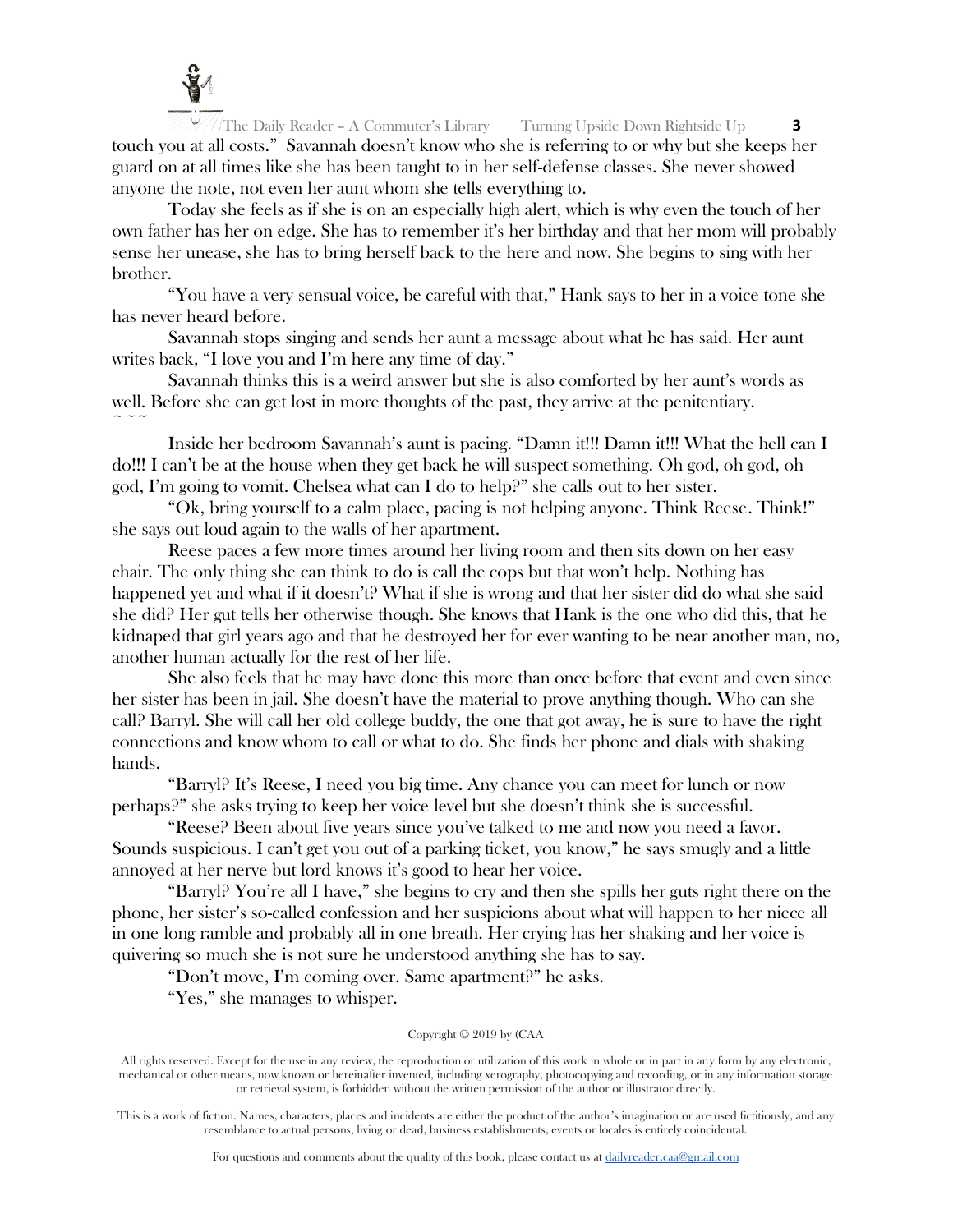

"I'm calling you back on my cellular phone so we stay in touch until I get there. Reese do you hear me? Push a button on the phone, you don't have to speak." Barryl's voice is much softer now, he has never heard Reese so broken, he knows about her sister but not about the rest of what she is saying. If any of this is true, he will personally see to it that Hank is beaten to a pulp before he reaches trial, even if he does it himself.

Barryl had a crush on Reese years ago and she brushed him off like a fly on a picnic sandwich. He has since kept his distance from the family but never has met anyone as special as Reese. His torch may have died down but it has never been put out. Hearing her voice plea for him has put him right back where he was, infatuation. "Reese?" he says as she answers her phone.

"Yes, I'm here," she manages to say through her choking voice.

"You need to get back to your calm place, it's the only way we can talk. I'm going to help you do that so we can talk when I get there. Your favorite ice cream still pistachio?" he asks.

"Yes," she says with a smirk on her face.

"You still like to go to the park and swing at midnight when no one else is around?" he asks remembering how he has seen her there many times while out after his shift when he was a security guard.

"Um, yes Barryl. I do," her voice a bit stronger at his memory of what she likes to do to relax.

Barryl pulls over to make a quick stop at the store, still talking to her, "Do you still eat grapes with whipped cream and try and make different hair dos on them?" he asks smiling at the memory of throwing whipped cream at her face with a spoon flick.

"I love grapes what can I say?" Reese responds with a little more lift in her voice, "and who can say no to whipped cream?"

Barryl picks up both items and heads to the freezer section for the ice cream. He only has one more item to verify. "And if memory serves me right, you only eat chocolate that has nuts on the inside not out," he says in a questioning voice.

"Wow, Barryl, if I didn't know better I'd say you've been keeping tabs on me," she answers firmly. Reese finds the familiarity of his voice and his choice of conversation helping to bring her back to a calm place. She finally sits down from all of her pacing. She can feel her pulse slowing down but her heart seems to be racing at the thought of seeing Barryl again. The boy who loved her so much when they were too young to know love and she was too foolish to let him in.

Biggest mistake of her life, he would have been a hell of a lot better than the jack she hooked up with in college. What a waste of her time, Barryl promised her a lifetime of love and admiration on his part. She gave him a cold shoulder, actually it was pretty darn freezing if her memory serves her right. She has no right to call him today but she has no one else who will listen to her suspicions as being real. He knows she can't lie, she doesn't know how.

"Reese? You still with me? I hear your breathing getting faster again. I'm on Market street, I'll be there in three minutes," he calls to her. He can hear that she stopped talking and started pacing again.

## Copyright © 2019 by (CAA

All rights reserved. Except for the use in any review, the reproduction or utilization of this work in whole or in part in any form by any electronic, mechanical or other means, now known or hereinafter invented, including xerography, photocopying and recording, or in any information storage or retrieval system, is forbidden without the written permission of the author or illustrator directly.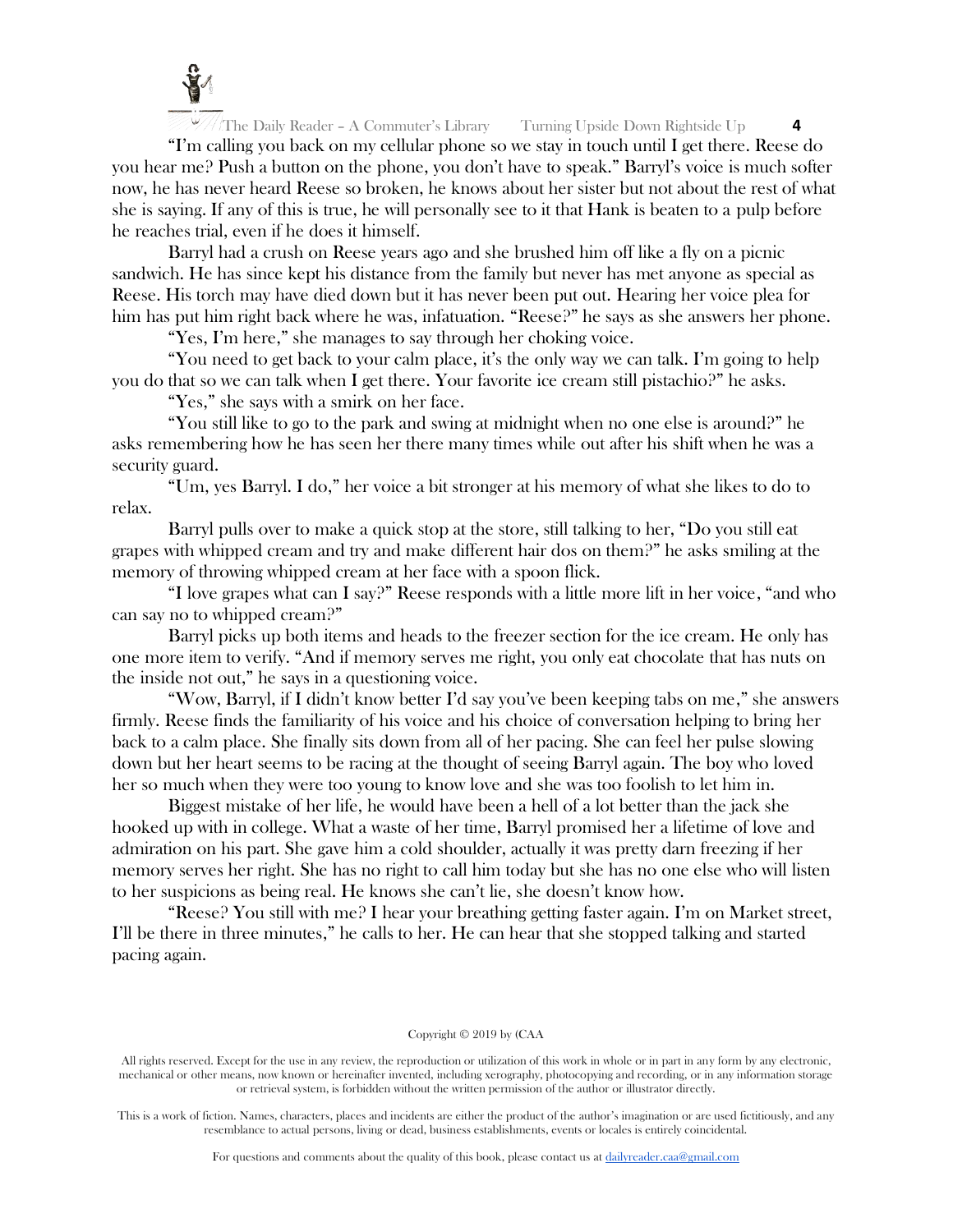

"Walk over to the window Reese, look out at your back courtyard. Look at how big that cherry tree has gotten. Wow I haven't seen it in years. Must be almost as high as your window. Can you see the cherries Reese?" he hopes for an answer.

"Barryl, why are you coming? Why are you being so nice to me, I don't deserve you in my life," Reese says hesitantly but honestly. It's really the only way she knows how to talk to people. She continues and answers his question, "Yes, I can see that there are three nests there all ready for the Fall. One has eggs already. Oh Barryl, I'm going to be a momma," she says softly and puts her hand over her mouth.

"I'm turning on your street now. Stay at the window. I'll let myself in. I still have my old key," he says without saying why. Chelsea had given him a copy years ago when Reese was dating a jerk because she was sure that her sister would need saving one day and that Barryl was the one who would do it. In the end, Chelsea is the one who needs saving now but Barryl still has Reese's key, he couldn't give it back or let it go.

Barryl takes the steps three at a time and gets to her door on the third floor rather quickly, even carrying the packages. He lets himself in and takes a deep breath. Seeing her, lights that torch hotter than it has ever been. He sets the bags down on the kitchen table and calls to her. "Come before the ice cream melts, it's still too warm outside to leave it in the car too long."

Reese turns as she hears his voice. She didn't even hear him come in. She takes a quick breath upon seeing him. This is the man who promised her forever and right now he is looking better than she has ever seen him. With her eyes fully open but her heart under guard, she walks over to the table and sees that has purchased all of what he talked about.

"Let's start with the grapes on the balcony, the ice cream will wait for later," she says opening the whipped cream tub and wiping her finger right through the middle of it.

"Nice to see you too," Barryl says.

Reese walks with the tub out onto her balcony. After putting away the ice cream. Barryl carries the grapes out and joins her.

 $\sim$   $\sim$   $\sim$ 

"Momma!!! Guess what I brought you!?" Alec calls to her the minute the guard brings her in. She smiles at him and opens her arms for him to get a big hug. She holds on tight and over his shoulder she watches her daughter. Something is wrong, she knows it; her gut tells her something is very wrong.

She lets Alec go and he hands her a piece of paper. The guard steps forward and takes the paper first to check the contents, he is the second one to check the same paper and it upsets Alec that he can't have a secret with his own mom. She takes the paper from the guard without showing how angry she is that he upset her son. She opens it and reads. A progress report card, with all good marks, he brought up all of his grades from last year. So far, he is doing well in all of his classes. She grabs him and swings him around in joy.

Alec looks at her in the eye, he knows she is happy. "I'm going to be a doctor one day Momma. I'm going to cure people who can't talk and who can't hear. Ok Momma? I'm going to do that for you," he says with a big smile.

## Copyright © 2019 by (CAA

All rights reserved. Except for the use in any review, the reproduction or utilization of this work in whole or in part in any form by any electronic, mechanical or other means, now known or hereinafter invented, including xerography, photocopying and recording, or in any information storage or retrieval system, is forbidden without the written permission of the author or illustrator directly.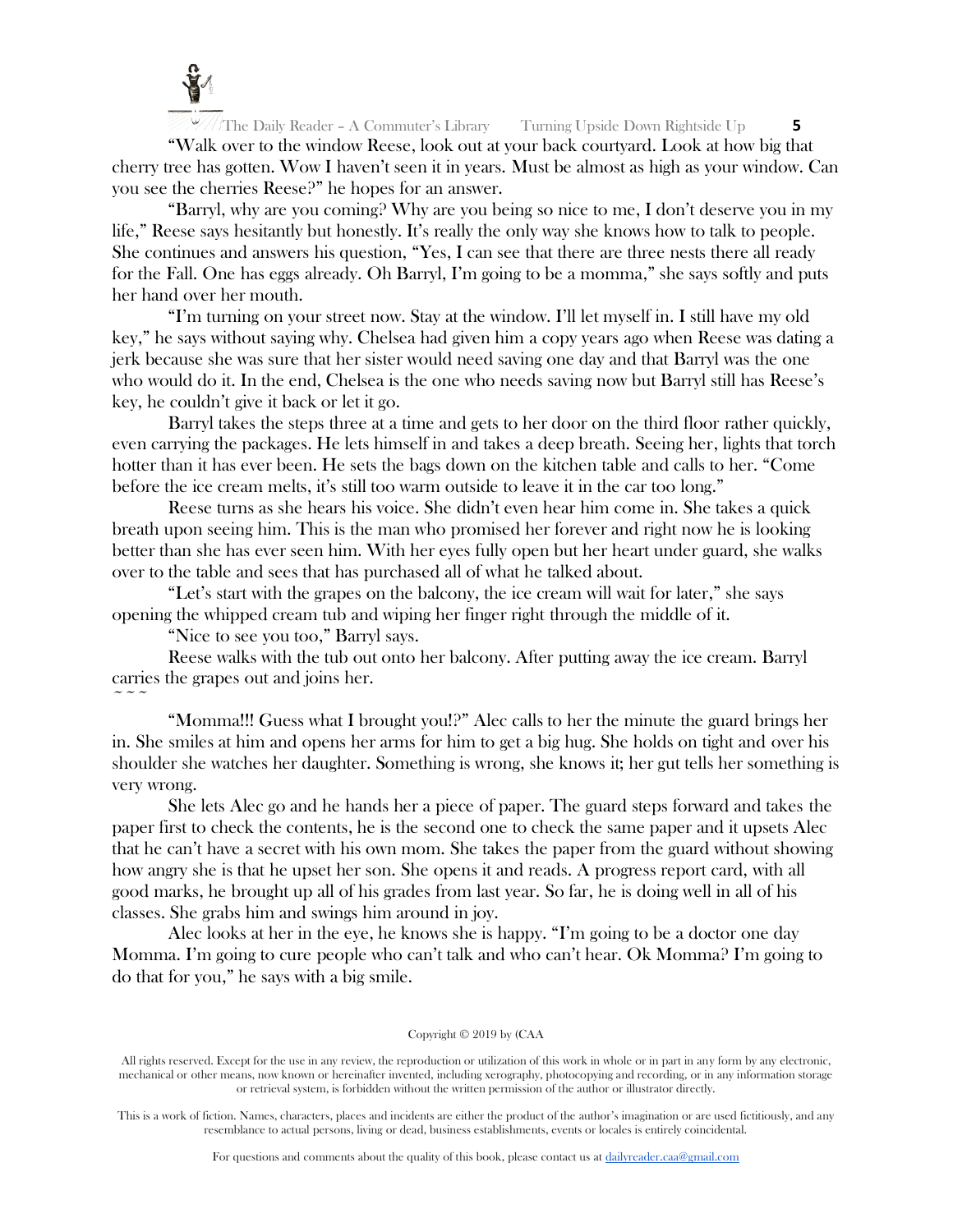

His momma tries to smile and hugs him again, she looks this time at her husband and sees him looking at Savannah. Her stomach is churning, she knows the problem now. This is a big thing, she will have to break her silence. But how can she do so without him finding out? If Savannah hasn't figured anything out yet, no one will ever know.

She finishes hugging Alec and runs to Savannah with a big happy birthday hug. Her husband grabs the cupcakes. He even gives one to the guard. Who, at first, would not take the food until he said. "My son here insists that everyone at the party gets a cupcake and since there is always a guard we had to get five cupcakes. Please, take the first one," Hank smiles at the guard.

Savannah speaks up for the first time today, "For my birthday wish this year Mom I only want you to be happy. I'm doing well in school like Alec is and Dad is always busy so I'm guessing work is fine. This year it's about you being happy. Ok?" she asks her mom.

Her mom gives her a big hug again. They sit and eat cupcakes and everyone sings happy birthday to Savannah, except for Mom. They talk a little while about what is going on in school. Hank gives her a cursory account of his job at the bank, never leaving his arm off the back of Savannah's chair.

Chelsea is very uncomfortable today and the guard notices. She is usually very calm during these visits but something is upsetting her and the guard actually likes Chelsea, this guard feels sorry for her that she has taken this vow of silence. Inside the guard can see Chelsea is bursting with something to say but she can't. The idiot husband keeps smirking at her as if he knows what is eating her up and the guard wants to accidently swing a foot and let the chair under the husband go flying. Some say this woman has received what she deserves, some say the punishment is not enough. This particular guard has a hard time figuring this out since the inmate won't confide in anyone.

Savanna talks about taking art classes with their Aunt Reese and Hank's face goes cold. He has no use for this aunt and he wants her out of their lives but the only way he can do that is to move and he can't do that either. He will have to come up with something now that his baby girl is older, she won't need so much babysitting, she can watch her own brother and maybe he will get what he wants. Specifically control, most importantly away from the menacing aunt.

Chelsea feels the pain in the room, she doesn't know where it's coming from but she feels pain all the same. She knows their time is almost over but she wants to get to the bottom of things before they leave, she needs to confirm her stomach ache.

Alec pics up the garbage and throws it out, the guard smiles at him for his good manners. Savannah hugs her mom goodbye and Hank stands in front of his wife with his arm around his daughter's shoulders, he smiles at his wife. "Isn't our little girl growing up to be so beautiful?" he asks in a very low and slow voice. The guard doesn't like what she hears, doesn't like him.

Savannah wiggles out of his arm, his voice doesn't sound like his normal voice. It's the same one she heard in the car before. Not his normal voice, a voice that is coming from somewhere deep inside of him, a dark place maybe. Savannah's mind is racing, she needs to leave here. The guard sees the irritation in Chelsea's eyes. She is shaking her head back and forth to say no, to scream actually and the husband laughs. He looks at her and laughs. "I think we are done

#### Copyright © 2019 by (CAA

All rights reserved. Except for the use in any review, the reproduction or utilization of this work in whole or in part in any form by any electronic, mechanical or other means, now known or hereinafter invented, including xerography, photocopying and recording, or in any information storage or retrieval system, is forbidden without the written permission of the author or illustrator directly.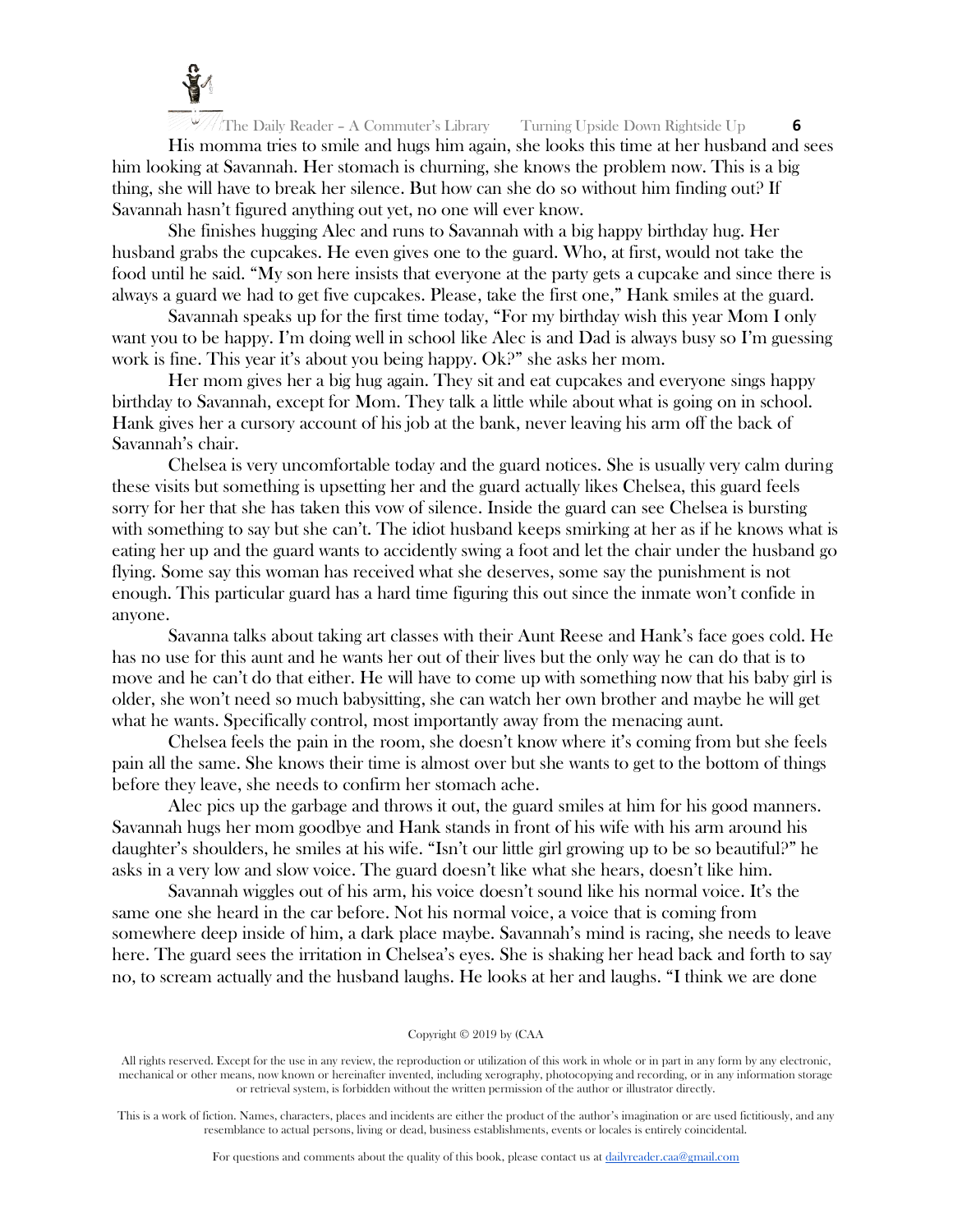

The Daily Reader – A Commuter's Library Turning Upside Down Rightside Up **7** here." The guard announces. Chelsea looks to the guard for help but she knows she can't do anything.

Hank pats his wife on the top of her head, "Staying silent was your idea, and you made a promise, didn't you? Be a good little girl," he laughs again and leads his children out of the room.

Chelsea sits down on the chair and begins to cry. This is the first time she has let tears out since coming here, the guard leaves her be until she is done. Then, quietly, brings her back to her cell without mentioning the outburst to her at all, figuring everyone is due to have one now and again. Although watching someone cry in silence was a little creepy to her. Who is she protecting with this silence?  $\sim$   $\sim$   $\sim$ 

The car ride home is quiet. Savannah lets her mind wonder again. This time she insists that her brother sit up front with their dad, claiming she wants to lay down in the back and maybe sleep a bit before they get home.

"Won't be going home though dear. First, we will have the rest of your birthday celebration. I insist. Come on, we will go to The Grill for lunch then I have to go to work. I won't see you the rest of your birthday," Hank makes a fake frown.

"Still, I'd rather close my eyes a few minutes, sometimes this place gives me a headache," Savannah responds.

"Ok, we'll wake you when we get there," Hank says, this time his voice back to normal she recognizes.

Sitting in the back, Savannah brings her mind back to the night before Mom left. She remembers hearing her mom swearing a lot which was unusual for her. Her father was throwing things around in the living room.

Then they were yelling out in the backyard. Savannah saw her mother pointing to the shed in the backyard and her father punched her in the stomach really hard then. She landed on the floor. He picked her up and brought her in the house.

Savannah was going to go downstairs to her mom when she heard her father say, "I don't want to do that again. What got into me? I'm a sick man to hit my wife. Look what you brought out in me?"

Her mom answered but she couldn't hear because it was no more than a whisper. Then her father said, "You have to save me, you're the only one."

Savannah remembers this as if the events happened yesterday. But who would believe her now? She remembers hearing them clean up the living room and her mother finding her voice to say, "I'll do what I can, I'll say what needs to be said but you will never hear another word from me as long as I live."

Her father had laughed. "Like that's possible, you never shut up," he had said.

"Or I can go and say whatever I want and see where the chips will fall," she said.

"And what will happen to your precious children without parents?" he asked. "You think your selfish sister would take them? No way, she only wants what is best for her. One day, I'll teach her what is best for women like her. We'll have that one on one she keeps yapping at me about." he said.

## Copyright © 2019 by (CAA

All rights reserved. Except for the use in any review, the reproduction or utilization of this work in whole or in part in any form by any electronic, mechanical or other means, now known or hereinafter invented, including xerography, photocopying and recording, or in any information storage or retrieval system, is forbidden without the written permission of the author or illustrator directly.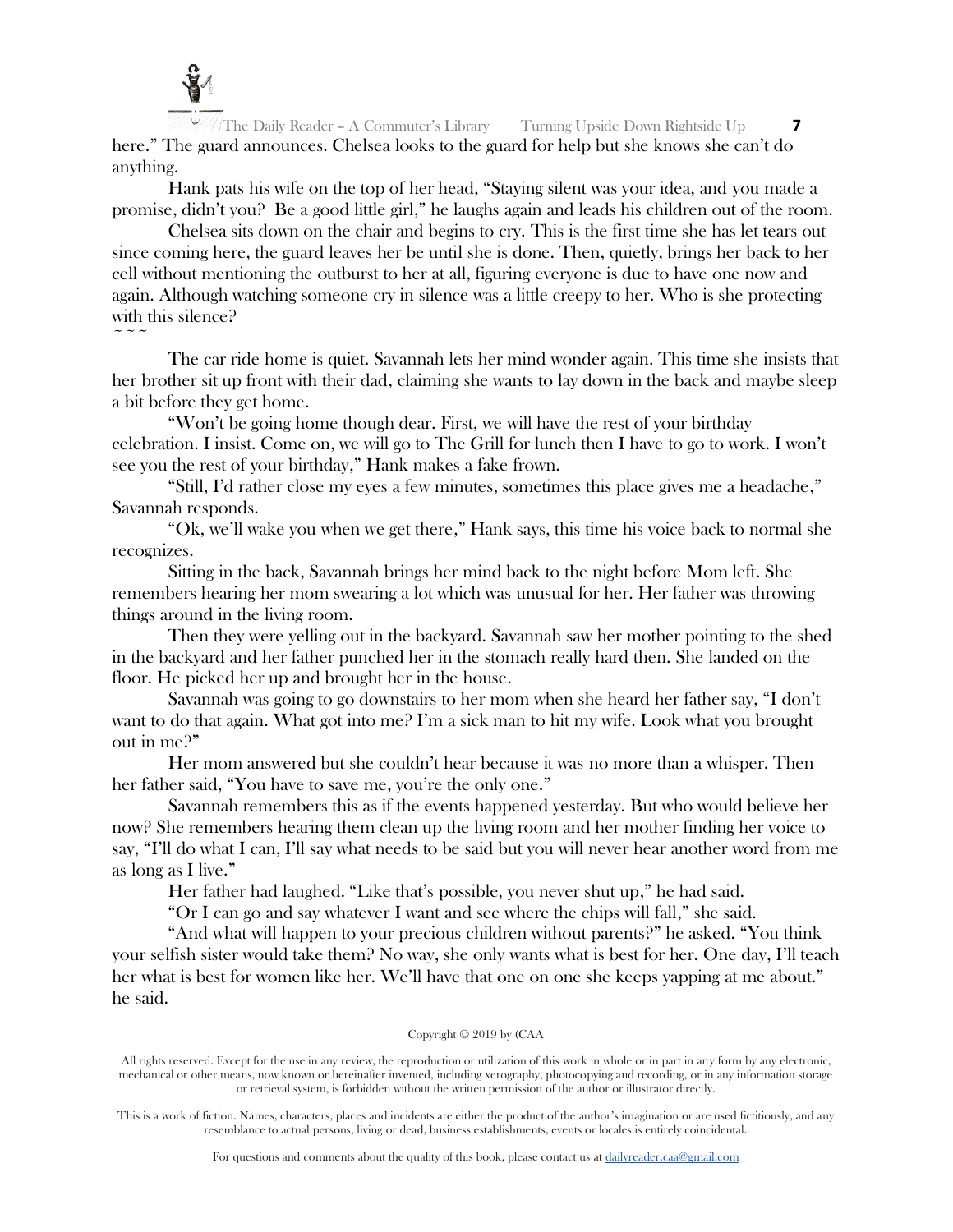

The Daily Reader – A Commuter's Library Turning Upside Down Rightside Up **8** "Don't touch my sister or Savannah for that matter, or anyone else," she said in an angry voice.

"You will say what needs to be said, you will throw them off, you will be quiet, or guess what will happen to that precious piece of garbage you love so much?" he said.

"yes," she answered.

Savannah sits up. So many things are falling into place now in her mind. She wants to go look at her pictures now even more. Maybe her mom said something, maybe the truth is there. Her suppressed memories are sure resurfacing now and she doesn't know why. They are as clear as they've ever been.

All she knows is that her mom is in jail because of something her father did. This she is sure of now. She will have to keep thinking, thinking of things from back before Mom went away. What else can she remember? And even if she does, will anyone listen to her or will his lawyers convince people that someone else is feeding her this information, someone who doesn't like him like her aunt. Savannah laughs at herself now, she has created a whole television drama in her head about her own life. Savannah sits up to try and get back into her birthday mode.

Her friends are coming over for dinner tonight because her father already told her that he won't be home for dinner, he has some kind of meeting after work. She can make herself happy enough for lunch at The Grill. "So, Alec do you know what you want already? We don't want to waste time deciding, better to know and eat right away, right Dad?" she asks trying to sound chipper

"You bet," he answers.

"Because it's my birthday can we get an appetizer and then a main course?" she asks "Why not, it's early yet and I have the time. Fourteen is a big birthday, let's go all out and even get dessert. They have that apple pie there you like," Hank answers with a smirk.

"Whoa dad!! If we're going to have dessert too than I only want a burger for lunch. Whoo hoo! Happy birthday sis!!" Alec calls to her.

"Thanks Alec, I guess when you turn fourteen, we'll have to order from the bar b que place across town, huh?" Savannah asks knowing it's his favorite.

"You bet!" he answers.

The ride to the restaurant is peaceful in the car. The three of them happily take their seats and order a three-course meal in honor of Savannah birthday. The waitress brings her over a special birthday hat they have for patrons willing to admit their birthday. If she keeps it on the whole time, dessert is on the house.

Savannah is a good sport and she agrees to put it on. Anyone who passes her wishes her happy birthday and every time a waiter or busboy catches someone saying so they come over and makes a mark on her hat. "The most we had for one person is fifty-eight," he says with a smile.

Their table is close to the entrance so pretty much anyone walking in says happy birthday to her. The waiter didn't realize how many people would be coming in for lunch when he put them at the front table.

By the time dessert comes, Savannah has broken the record, she is now the proud owner of a happy birthday hat with sixty-four checks on it. In some ways, this makes her very happy. She

## Copyright © 2019 by (CAA

All rights reserved. Except for the use in any review, the reproduction or utilization of this work in whole or in part in any form by any electronic, mechanical or other means, now known or hereinafter invented, including xerography, photocopying and recording, or in any information storage or retrieval system, is forbidden without the written permission of the author or illustrator directly.

This is a work of fiction. Names, characters, places and incidents are either the product of the author's imagination or are used fictitiously, and any resemblance to actual persons, living or dead, business establishments, events or locales is entirely coincidental.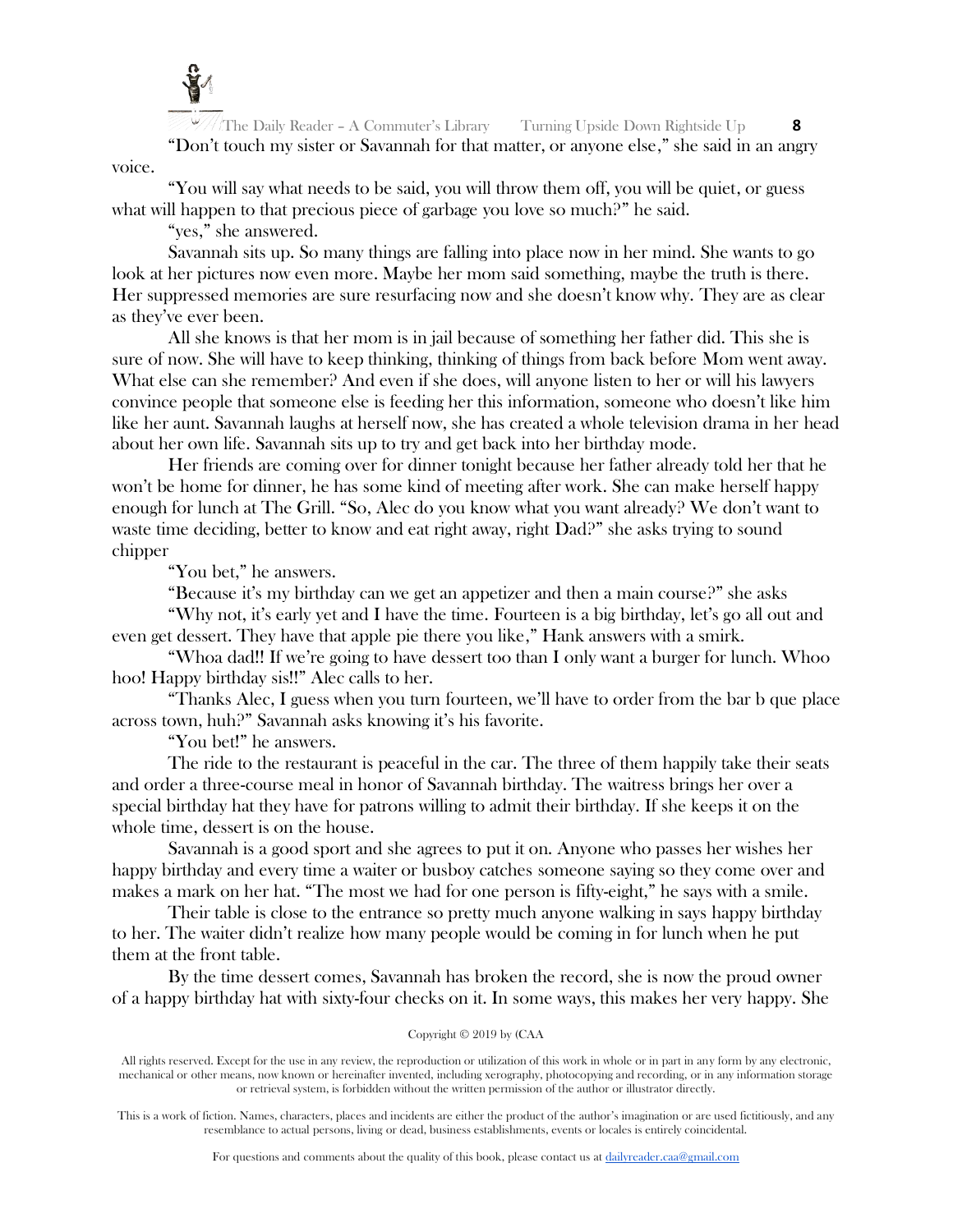

The Daily Reader – A Commuter's Library Turning Upside Down Rightside Up **9** wants to tell her mom all about her lunch, she wants to tell everyone, even though it seems silly. But their dessert is free and she received so many compliments from people, it has been a real ego boost lunch. They even asked if they can take her picture as the new birthday girl of the month.

On the way back to the car, Savannah thanks her dad with a peck on the cheek, "That was fun thanks," she says innocently to her father.

"Anything for my big girl," Hanks says in the voice that is unfamiliar to her again. She quickly pushes her brother in the front seat and hops to the back to stretch her legs. "Ah, the birthday girl gets to stretch her legs after that big lunch. I think I'll only have water for dinner though." Savannah says trying to justify her being in the back again.

"You need more than that to keep your strength up," Hank says in this unusual voice once more.

Savannah's gut is jumpy, kind of like how she saw her mom today. Her mom knows something is wrong, now Savannah knows too and she is pretty sure that her aunt knows something as well. But what could be so bad that I need to protect myself and Alec? Savannah watches the road pass her by as they drive home, nobody is talking which is good; she needs to think.

She wants to send a message to her aunt but part of her feels she has to wait. Her mom always tells her to go with her gut; that it will always teach you the right thing to do. So, for now, she will hold off in talking to or texting her aunt.

No sooner has she made up her mind and she gets a text from her aunt 'Happy Birthday to  $m\nu$  best girl  $\odot$  Can't believe you're fourteen."

Savannah has to respond, but she wants to say something without saying something, hmmmm, how can she do this, '*driving home quietly after a big lunch*, *stretching my legs in the* back seat.' She hopes her aunt hears what she is not saying.  $\sim$   $\sim$   $\sim$ 

"Barryl, she knows something bad is going to happen." Reese looks over to Barryl on the other end of the couch. She has spent the past hour or so telling him everything she knows from her sister's innuendos years ago to what her gut is telling her now. She swings her feet over the edge of the couch to stand up.

"Reese, pacing won't help you. Really, it won't. Tell me, how do you know," he asks calmly.

"I told you her text, right?" she asks.

"yes," he says blandly trying not to put the puzzle together because he is about to be sick to his stomach at the thought of a father doing anything like this to his own daughter.

"She told me now she is in the back of the car. Barryl, Savannah gets car sick too quickly which is why she is always in the front. Ok, it's not a far drive right now so she will be ok, but she never, and when I say never, I mean never sits in the back seat. She is trying to tell me she is worried. Oh god, if that bastard touches her, I'll personally string him up by his balls if I don't kill him first," she says.

"As a former officer of the law, I'm going to pretend I didn't hear that,  $\alpha k^p$  Either way, there is nothing for you to do Reese. Your gut is not a convincing argument for the cops. They won't care. I promise you. We need something concrete. But if your gut is telling you something is

#### Copyright © 2019 by (CAA

All rights reserved. Except for the use in any review, the reproduction or utilization of this work in whole or in part in any form by any electronic, mechanical or other means, now known or hereinafter invented, including xerography, photocopying and recording, or in any information storage or retrieval system, is forbidden without the written permission of the author or illustrator directly.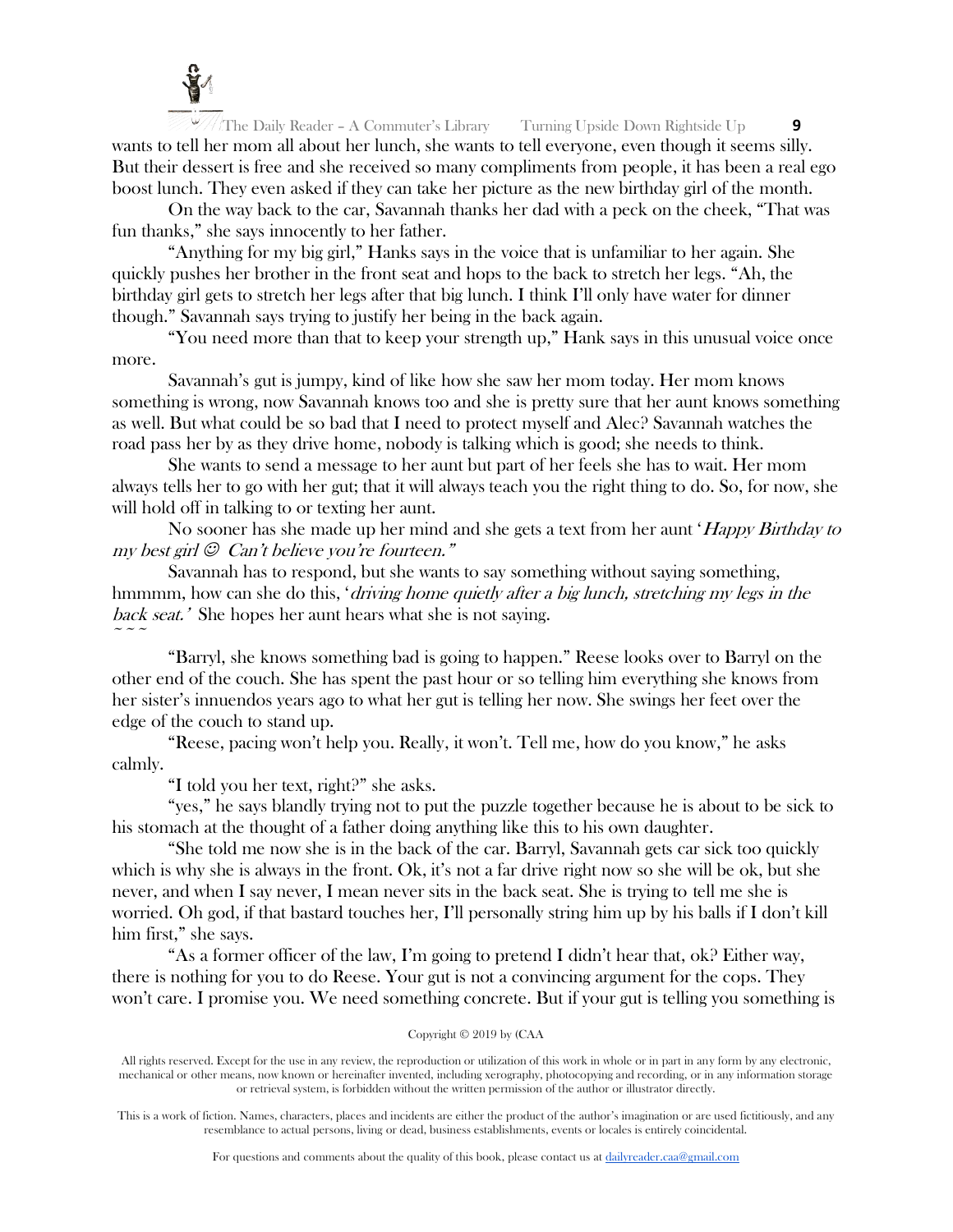

The Daily Reader – A Commuter's Library Turning Upside Down Rightside Up **10** up, I believe you, and I believe you hear what she is not saying too. And I will also tell you this sucks big time that you can't do a damn thing right now, so the best I can do is stay here on this couch with you and be ready to run if necessary. I promise not to jump your bones, at least not tonight," he tries to end with a smile.

"You'd do that for me? After how I treated you years ago. You're still the best friend I've ever had Barryl, I mean that," Reese says with pleading eyes.

"Reese, I never stopped being your friend, you stopped being in touch is all. I've still been around, and if you didn't think I was, you wouldn't have called me today, would you?" he asks.

"I hate when you're right. I don't know what to do Barryl, this does suck. Oh god Chelsea I promised her I'd keep a tight watch on those kids. Are you sure we can't pop over with a surprise dessert around the time he gets home?" she asks. "Being her birthday and all?"

"Didn't you say he is working late tonight? That will be highly suspicious and if he wants he can put a restraining order on you for becoming too clingy to his children. I've seen it done. It's not pretty. Listen, I've worked as a security guard for some high-profile places and I've practically written the book on how to spy on someone if need be, as a private detective I've helped a lot of people find justice but it means a lot of things to people and the law isn't always involved. Do you understand me?" Barryl asks.

"Yes, but doesn't the lying hurt you? I mean I couldn't lie about my age if you asked me to or even my weight," she says shyly.

"I know, you're a detective's dream. I spent eight years as a private security guard, they liked me working the night shift because of my size, then I worked for the police for a while but their rules restricted me from getting things done the way I wanted to. Yes, I do things within the law, but sometimes the line I'm inside of is pretty thin. They know me down at the  $5<sup>th</sup>$  precinct and respect the work I do. I've never crossed that line nor do I have any intention of doing so, ever. I am here tonight for your personal safety and your emotional support. I am here for Chelsea's kids as well. Whatever you need, I'm yours, it's always been that way," he says dryly.

"Please don't tell me this is why you never married. I'll hate myself if you say that," Reese

says.

"Ok," he says.

"Ok what?" she asks.

"I won't tell you no other woman has measured up to you," he says with a smile.

Reese walks over to Barryl and leans down to give him a peck on the top of his head, "I don't deserve a friend like you Barryl." She says quietly and walks back to her back door to watch the world go by. She needs something to do, something mindless to do. What can she do that will take her mind off of her imagination right now?

"Pictures," she says out loud, "hold on, I'll be right back." Reese says as she darts to the back of her apartment and retrieves three shoe boxes filled with pictures, many of them taken from her sister's house right before she went in. Chelsea said it's something she never got around to doing.

"Good idea, mindless yet time consuming. I'm in," Barryl says walking towards where Reese has dumped the first box onto the floor. "Are there dates on the back?" he asks.

## Copyright © 2019 by (CAA

All rights reserved. Except for the use in any review, the reproduction or utilization of this work in whole or in part in any form by any electronic, mechanical or other means, now known or hereinafter invented, including xerography, photocopying and recording, or in any information storage or retrieval system, is forbidden without the written permission of the author or illustrator directly.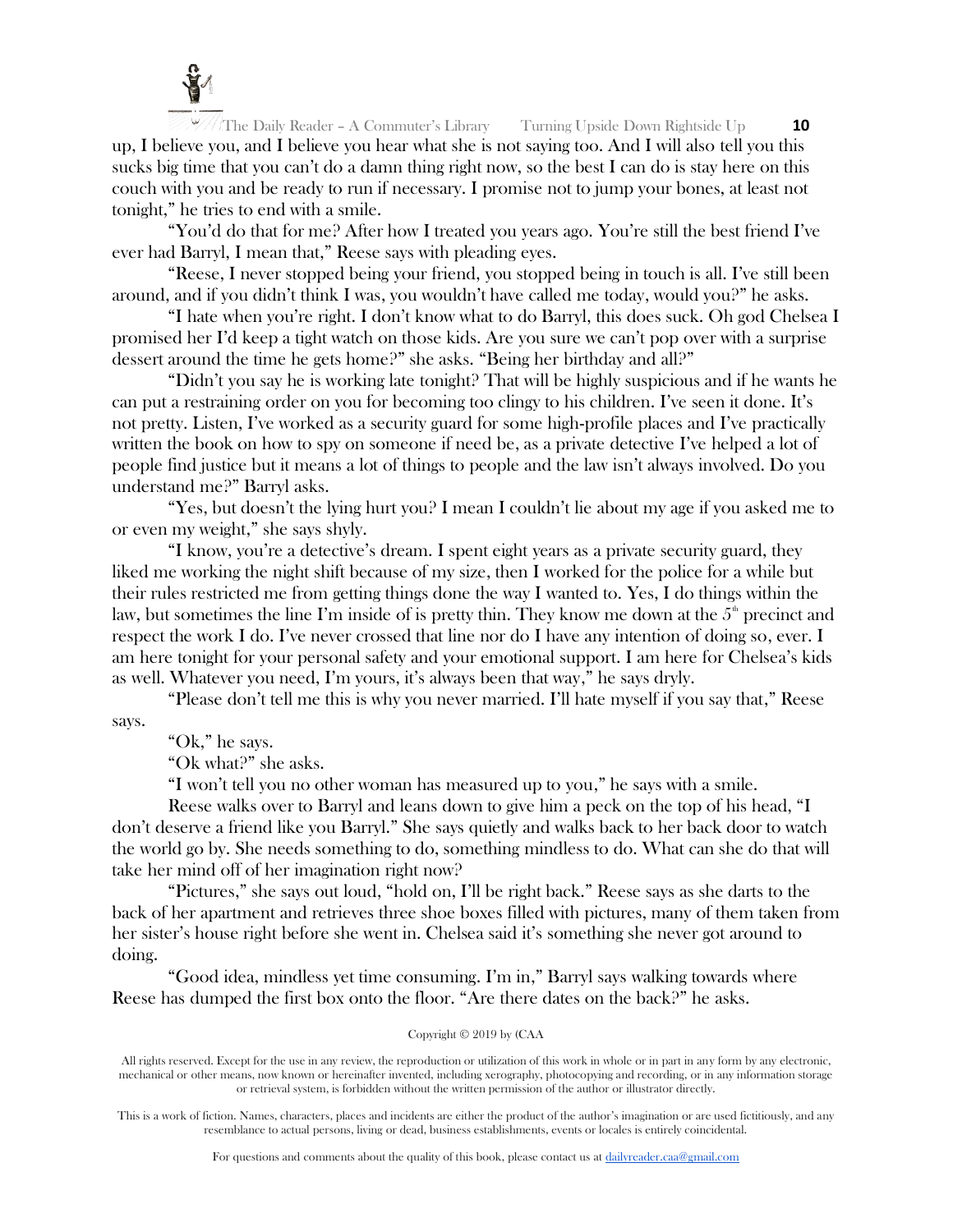

"On some, yes." Reese begins to sort by which ones have writing and which ones don't, they can fill in the don'ts after seeing the ones that do or so she assumes. She takes a deep breath and can smell Barryl's aftershave from her side of the pile. This is going to be hard working so close to him. She owes him so much, but it is he who is giving more, again. She has to stop this thinking of her personal life right now, the kids are priority one but Barryl is definitely priority two.  $\sim$   $\sim$   $\sim$ 

Savannah's friends come by for a great dinner, a few of their older siblings hang around too because they were told to watch the younger ones knowing no parents were around. Savannah doesn't mind as much as some of the others do, she is happy for the distraction. Happy to have some fun in her house. That is until one of the guys yells, "Hey, why don't we go in the basement and play some games."

Savannah freezes at the word basement. "No!" She screams. Then she calms down as she sees everyone watching her. "I mean, my dad has private things down there, we aren't even allowed down there, let alone all of you, how about we go out back? The weather is nice and we have enough balls to play dodgeball, boys against girls I think," her voice quickly recovering from a horror she doesn't even know about, she knows that touching that doorknob once got her smacked in the head so hard she hit her head into the wall and fell down. Then the lock was installed higher than she could reach at the time.

"You're on sister!" the same boy calls out. Everyone piles into the backyard and grabs a ball from the side of the shed. The game is a huge success, the girls won and the boys were really good sports.

"Best party you've ever had Savannah," one of her friends says on the way out.

"Thanks." She answers.

"Yeah, nice job kiddo. Feeling good at fourteen, huh? Wait until you hit seventeen, that's when the fun starts. Driving, sneaking into R rated movies, hanging out in all the best places. You'll see. It will be great fun," he says as he ruffles her hair like a small child. "See you around kiddo."

Savanna waves to all her friends and their siblings. In the end, no one minded really having the older teens there, they made the party a lot of fun. It was fun having an all kid party with no real adults. Made her feel very responsible. Alec and Savannah spend an hour or so cleaning up the house and sit down to watch a movie. With the movie over, they both head upstairs to bed. "Savannah?" Alec asks.

"Yes?" she says.

"Can I sleep on your floor tonight?" he asks

"You feel something too?" she asks.

"Yes, Mom wasn't right today, the car ride felt off, everything. I know I'm a big boy now and it's not like it was when we were little, but can I please stay with you? I'll get my sleeping bag." He pleads with her.

"Somehow, I feel life is you and me against the world, especially today. Of course, you can stay. I'll play our favorite music on low so you can fall asleep easily. I'm going to stay up and read a while ok?" she answers him

"Thanks Savannah, for a girl, you're the best," he smiles.

# Copyright © 2019 by (CAA

All rights reserved. Except for the use in any review, the reproduction or utilization of this work in whole or in part in any form by any electronic, mechanical or other means, now known or hereinafter invented, including xerography, photocopying and recording, or in any information storage or retrieval system, is forbidden without the written permission of the author or illustrator directly.

This is a work of fiction. Names, characters, places and incidents are either the product of the author's imagination or are used fictitiously, and any resemblance to actual persons, living or dead, business establishments, events or locales is entirely coincidental.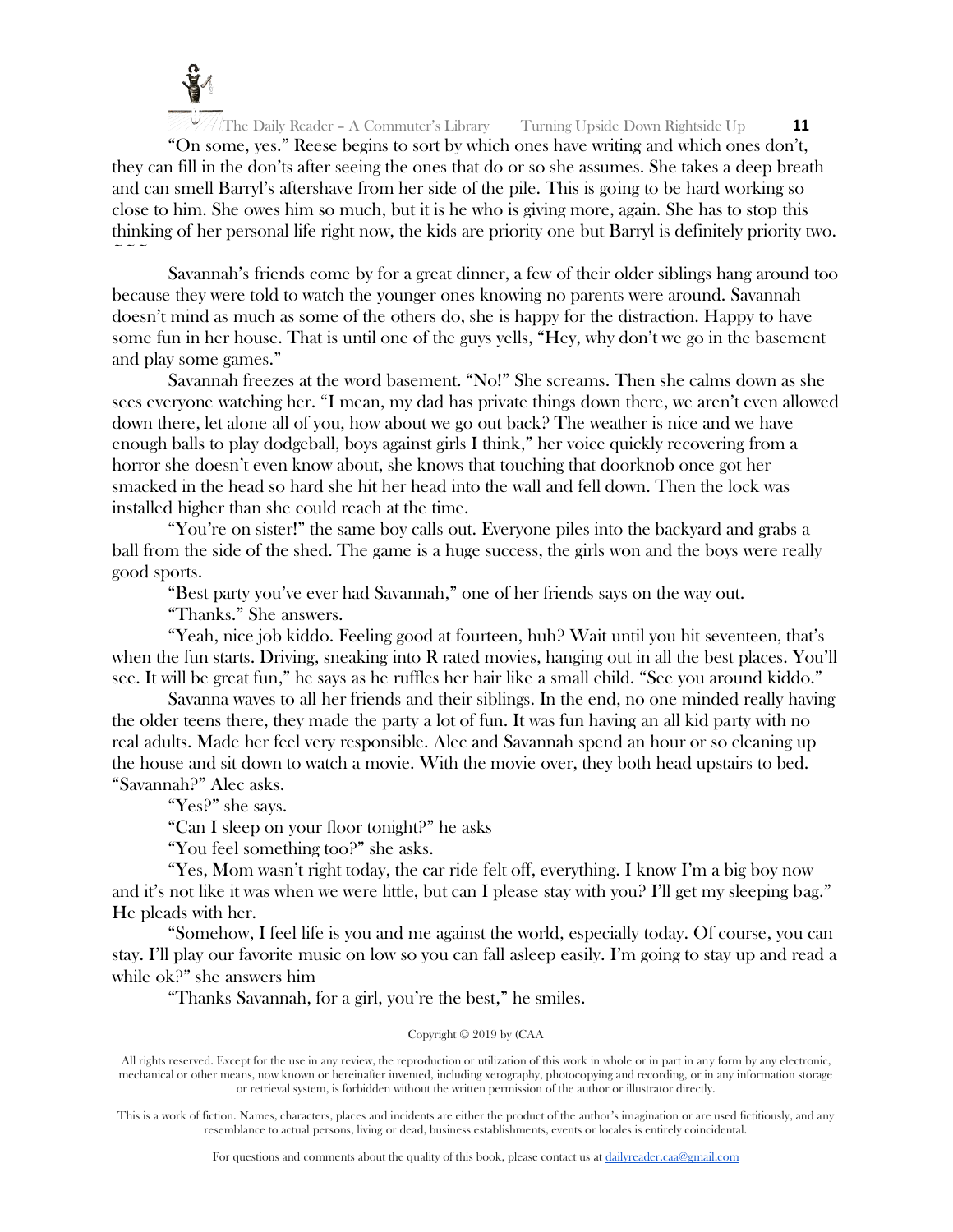

 $\sim$   $\sim$   $\sim$ 

The Daily Reader – A Commuter's Library Turning Upside Down Rightside Up **12**

Savannah and Alec settle into her room. He lays down in his sleeping bag and falls to sleep pretty quickly at the foot of her bed, she puts her side light on and reads for a while before laying down herself. She has no reason to stay up late. School tomorrow, she sets her alarm and lays down.

Hank finds his way home tonight by sheer luck. After work he had gone to the bar with a couple of friends and they drank to their good health and anything else they could find to toast. He knows what's been on his mind all day and he is looking forward to this evening's entertainment.

Who wants to be with that redhead from the bar anyway when you can have a fresh dark brunette? Brunettes have always been his favorite. He remembers them all fondly. While some may say blondes are stupid, Hank has always found that brunettes are the most gullible and that has always been good for him.

He opens the door and stumbles in. He sets his car keys down on the side table in the foyer and goes about checking the house as if this is an ordinary day. He splashes water on his face in the kitchen and looks around to make sure the kids cleaned up from dinner tonight. It looks good to him, Savannah is a great housekeeper, now he will see what else she is great at.

Hank heads upstairs to get ready for bed, he goes through his usual routine, and puts on fresh clean pajamas. He turns off the lights.

Someone is moving in her room, Savannah can tell but it's a shuffling sound, not like her brother's quick steps. She opens half an eye and sees her father coming towards her with a smile on his face, but it's not a real smile, it's something so much more. She readies her body for selfdefense. Savannah knew something bad was going to happen, she didn't know it was going to happen to her, and by him of all people. How do you prepare for that?

He sits down on her bed and strokes her head, then his hand goes under her cover and down her back, when it doesn't stop she attacks. He is drunk, she can smell alcohol on his breath.

"You can't be this seductive and not expect me to react. You brought this upon yourself." He says to her in a growl only heard by animals. "Don't even try your self-defense crap on me. I know all of them, I'll beat you at your game you little tramp. I've waited long enough," he continues to grab at her in places he shouldn't.

Then the final blow comes, he rips her shirt open and his eyes pop open. Savannah realizes that he never knew she has grown as much as she has because she wears loose fitting clothes, especially tops, and she takes this moment of shock to convince him, she is not a pushover. But before she can she hears a crash and her father falls to the floor.

Alec is standing on her bed with his hands trembling. He had climbed up on the bed with no one noticing and slammed her heavy light on his father's head. He is not moving. Savannah and Alec jump away from the bed. She grabs her phone and her brother. They run down the hall and then down the stairs, she runs into the laundry room to grab some clothes to put over her pajamas and then she grabs her brother and they run out to the shed to grab their bikes. They walk them to the street behind their house and start riding as fast as they can towards her aunt's place. After the first ten minutes of riding on sheer adrenaline, she pulls over behind a house to wait to make sure they aren't being followed. She takes a moment to call her aunt.

#### Copyright © 2019 by (CAA

All rights reserved. Except for the use in any review, the reproduction or utilization of this work in whole or in part in any form by any electronic, mechanical or other means, now known or hereinafter invented, including xerography, photocopying and recording, or in any information storage or retrieval system, is forbidden without the written permission of the author or illustrator directly.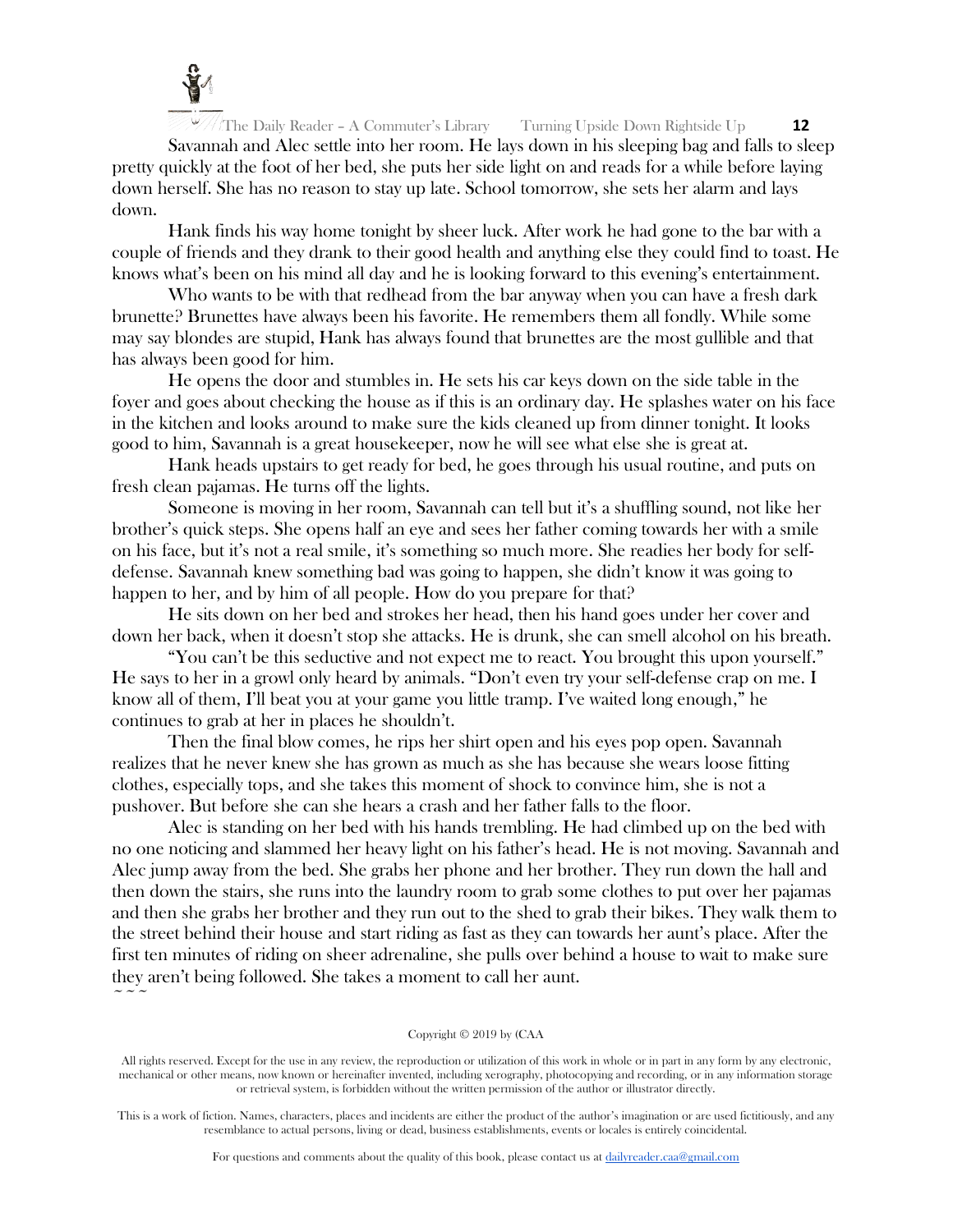

The Daily Reader – A Commuter's Library Turning Upside Down Rightside Up **13** "Aunt Reese, he… I mean, we are…" her voice is trembling too much to finish a sentence. "Where are you, we're coming," she says.

Alec sneaks around the house to see the address, she tells her aunt where they are hiding.

"Don't move, in the dark he won't find you. He is probably ok, I'll send the cops over saying I'm a neighbor and I heard a loud crash," she hangs up.

"Damn it!!! Damn it!!!! Damn it!!!" she screams her voice getting louder and louder each time she says it. "He went for her that damn bastard went for his own daughter! You better drive we have to go get them," she says to Barryl.

"Ok, try and breathe, is she hurt?" he asks.

"Doesn't sound like it, but she is shaken that is for sure," she says, her heart racing, she can feel her pulse pounding in her neck. "Oh god Chelsea, I'm so sorry, I failed her, didn't I Barryl. Give me one job to do and I blow it out of the water. How on earth could I ever be a mother? I'll kill my own kids," Reese continues her rant in the car.

Barryl listens to every word, he is never sure when something could be significant that he will need to use later for some reason, occupational hazard. He puts his hand on Reese's shoulder to calm her down, "Reese, the kids need you to be the adult, they need calm and firm do you hear me? They need you to open your arms and hug them and cry with them if necessary but they don't need to see this nervous side of you. Can you pull yourself together, we're almost there," he says in his professional voice.

"You're right. Ok, deep cleansing breathes. The house number is 725, should be the next one. I said I would get out of the car so they can see me, they don't know you're with me although I did say we but it could mean anyone to them," Reese says in a calming voice, "Ok, I can get out now."

She opens the door and two kids come running out of the blue from the other direction, they told her the wrong number. Probably on purpose, she thinks to herself.

Barryl puts the bikes in is trunk, happy to be driving his pick-up truck tonight, and introduces himself, "Hi kids, name's Barryl. I'm an old friend of your mom and your aunt. Right now, I work as a private detective. This is my car and I'm going to take you back to your aunt's place. Ok?"

They shake their heads. "Did you call the police yet? Is Dad alive? Did I kill him?" Alec's voice says shaking. Barryl looks at Reese, he knows she can't make the call.

"I'll make sure they know," Barryl says and makes the call to a friend at the precinct.

"Can you speak candidly?" the officer asks.

"Not at this time," he answers.

"Call me back in five, no later," the officer orders.

The instructions are ok with Barryl, it only takes a few minutes to get to Reese's place anyway. "You guys go in. I'll be up in a few minutes, the police asked me to call back when you were safe," he shakes his head to the door and Reese takes her shaking niece and nephew to her apartment. He watches as the doorman lets them in and then he calls back.

"Give the truth, what are we dealing with Barryl," the officer says.

## Copyright © 2019 by (CAA

All rights reserved. Except for the use in any review, the reproduction or utilization of this work in whole or in part in any form by any electronic, mechanical or other means, now known or hereinafter invented, including xerography, photocopying and recording, or in any information storage or retrieval system, is forbidden without the written permission of the author or illustrator directly.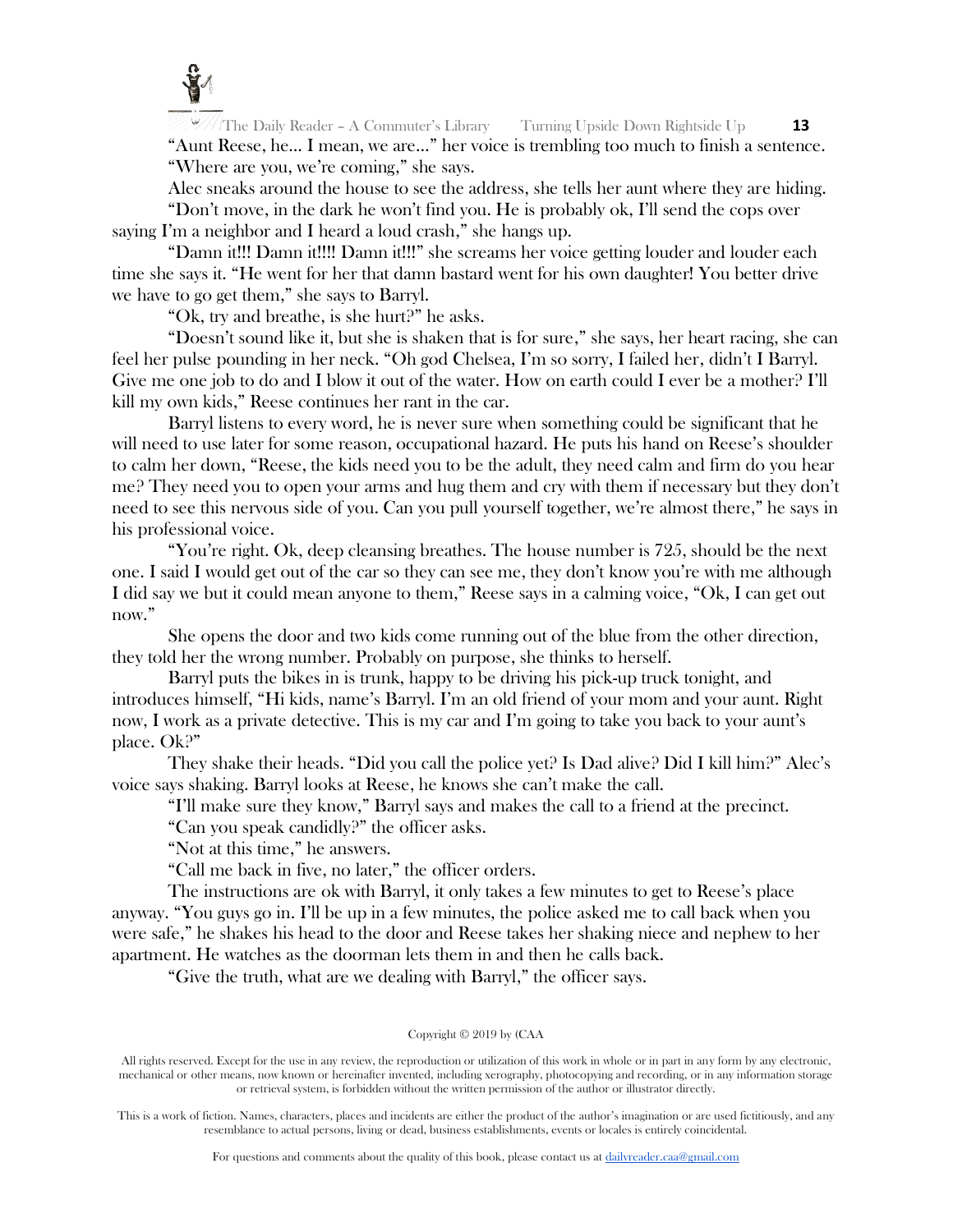

Barryl tells him all that Reese told him today. "I say this in confidence, word gets out you're investigating him and I'll personally have your ass on a sling in ten minutes or less," he kind of barks that last part for emphases.

"Got it, right now we call in a disturbance. We'll see if he is alive and or needs medical attention. Highly possible he needs some medical attention is my guess," the officer says.

"Intruders do weird things to people you know," Barryl answers. Then he hangs up and goes up to Reese and the kids.

He knocks before entering. "Hey, how is everyone doing?" he asks.

"Alec thinks he killed our dad, do you know if he is ok?" Savannah asks in the most grown up voice she could muster right now.

"The police are on their way, they will contact me as soon as they know what is going on. Savannah, did he get a chance to hurt you in any way? Besides the slap on the face, that I see." Barryl observes.

Savannah puts her hand to her face, she had forgotten about that, he was so smug about being able to get to her to prove her self-defense moves wouldn't work. Reese takes her niece's hand down and says quietly, "This is going to be red for a couple of days, best you stay out of school, you don't want anyone asking questions about whose hand print that is. Right Barryl?" she asks for confirmation.

"Exactly. I'm suggesting a visit to your mother tomorrow, Savannah, it's time you get her to communicate with you. In some way, she knows more than she is telling of why she is there. I'm sure she does," he says, again using his professional voice.

"Aunt Reese, where are her pictures? Sometimes she hides messages in them. Last time I was there we drew in silence, real silence, it's as if she was intent on making her picture," Savannah says, her voice still shaking. She sits down next to Alec and pulls him over.

"I killed my own father," he says under his breath.

Barryl pulls up a chair and sits in front of Alec, "Whatever happened, needed to happen. Instead of saying how much your hurt your father, maybe you can think about how brave you were to save your sister. You are a fast thinking young man who knew there was a bad situation and you did something to stop things from getting worse. To me, you deserve a medal of honor. I should know, I was on the police force for a while, I know who gets them," Barryl says showing off his private detective badge to the young man.

"Besides, if he is ok, he will know you guys are here, where else will you go? He will come and show you he is ok. You will see. Right Barryl?" Reese is second guessing her every word right now and Barryl knows why, she no longer trusts herself and he has to step in before she shows her nerves to the kids.

"Did you find those drawings yet?" he asks her to give her a reason to leave the room.

"Oh, one moment," she says as she walks out.

"The police may ask you questions Savannah, are you prepared to answer them?" he asks.

"He was drunk, he didn't mean what he did, right?" she asks him pleadingly.

"I can't answer that, you can't blame things on alcohol if you were going to do them Anyway," he says straightforward to her.

## Copyright © 2019 by (CAA

All rights reserved. Except for the use in any review, the reproduction or utilization of this work in whole or in part in any form by any electronic, mechanical or other means, now known or hereinafter invented, including xerography, photocopying and recording, or in any information storage or retrieval system, is forbidden without the written permission of the author or illustrator directly.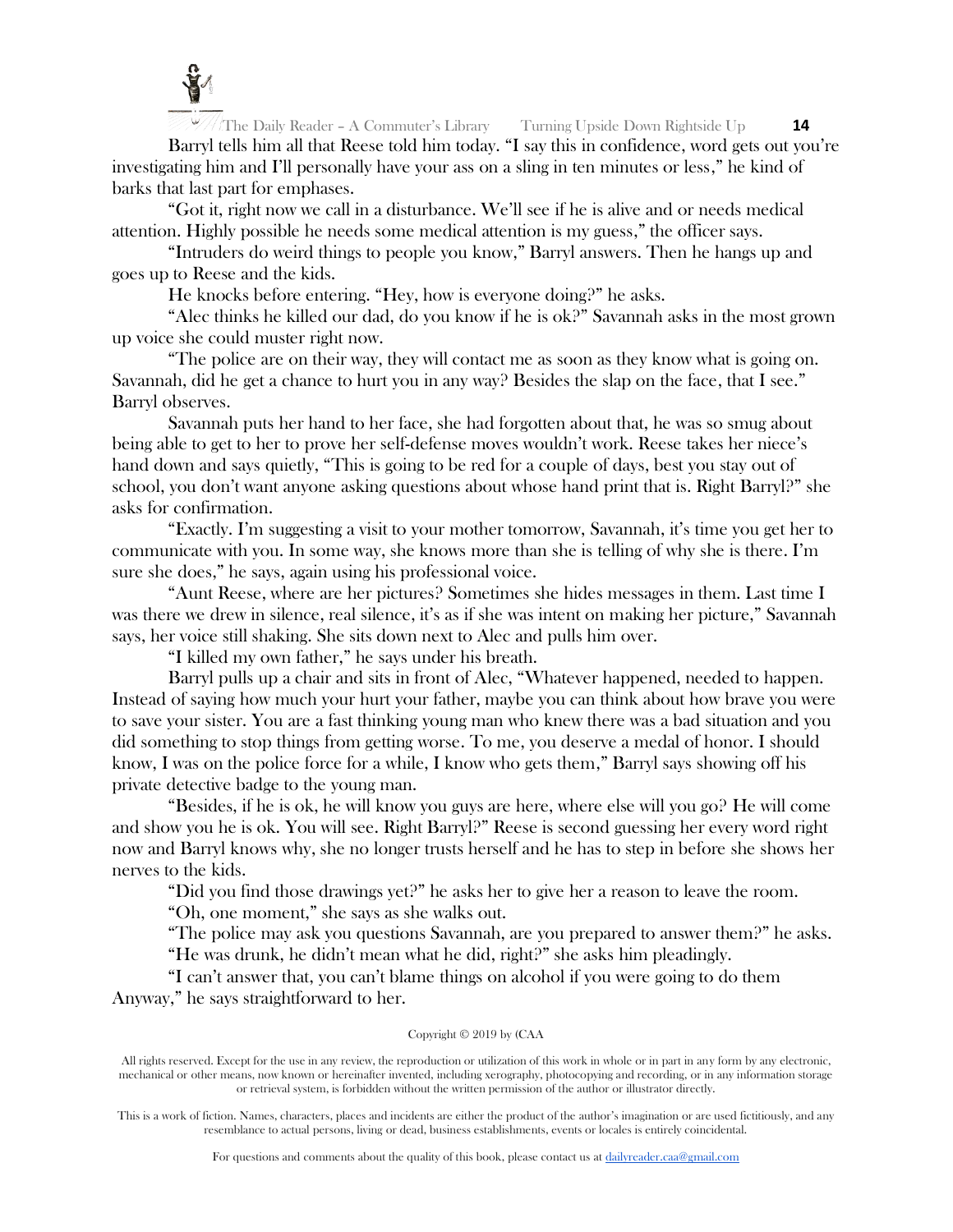

"Oh, well, that explains his voice then," Savannah says. Barryl looks at her inquisitively and she explains the day and how his voice changed a couple of times and what he said in that voice. Something falls on the floor and before Alec can pick it up, Barryl does. "What's on the recorder my friend?" he says in a serious yet firm voice, wanting the truth.

Alec's eyes are frozen on the recorder. With all his fidgeting it must have fallen off his belt. Savannah puts her arm around her brother's shoulders and pulls him closer to her, she speaks for him. "When Alec was little he said he used to hear voices down in the basement when he slept. He said he heard them in his room too, so I bought him a recorder and I said any time he is scared he should record the night and we will listen together in the morning, the tape is digital so it runs eight hours or so. I didn't realize he turned it on tonight. Alec were you that scared? Is that why you wanted to sleep in my room?" she asks her brother softly.

He can only shake his head and starts to cry. Savannah holds on to him like a mother would. Barryl thinks this is not the first time this has happened in their lives. "I'm going to hold on to this for future reference if you don't mind. We may need to hear this later. Ok?" he asks the kids.

"Found only these two Savannah, they are dated last month and a year ago. Did you hide others here I don't know about?" Reese asks her niece.

Savannah shakes her head and proceeds to go and find them in their hiding places. They are all around the apartment. Savannah produces eight more drawings. "See this is the one she wrote  $I$  love you in the trees for me. See it?" Savannah points to the picture. Barryl sees it right away, he also sees a cellar door on the ground with a hand coming out of it and it's freaking him out.

"Savannah, do you see anything else in this picture?" he asks her.

Somehow, in Savannah's current shaken state she finds the courage to look more deeply into the picture. She points to the hand coming out of the cellar door. She points to a small jar in the window of the shed in the yard and Alec points to a pair of his father's pants in the bark of the tree.

"How do you know they are meant to be your father's" Reese asks.

"The patch on the knee," he points to it again and this time Barryl sees the image as well. A puzzle is being put together here. She took a vow of silence; that she would never speak again, but she is screaming in these pictures.

"Where are your drawing pads Savannah? Now, where are they this minute?" he asks.

"Some are in my school locker, one is under my mattress and one is under a fake bottom of my desk drawer in the living room. Are these important?" she asks.

"Very. Did you date all of them?" he asks.

"Yes, Momma always taught me to date my work and sign them," she says proudly.

"Reese, I need to make a couple of calls. Do like we did with the pictures. Put these in date order. We will see the whole picture through them. I'm sure everything not said is here. Six years' worth of pictures must convey an awful lot of information. Savannah, I say this again, you and your brother are two of the bravest kids I know. I'm proud to call you my friends," after saying this he gets up and calls his friend again.

## Copyright © 2019 by (CAA

All rights reserved. Except for the use in any review, the reproduction or utilization of this work in whole or in part in any form by any electronic, mechanical or other means, now known or hereinafter invented, including xerography, photocopying and recording, or in any information storage or retrieval system, is forbidden without the written permission of the author or illustrator directly.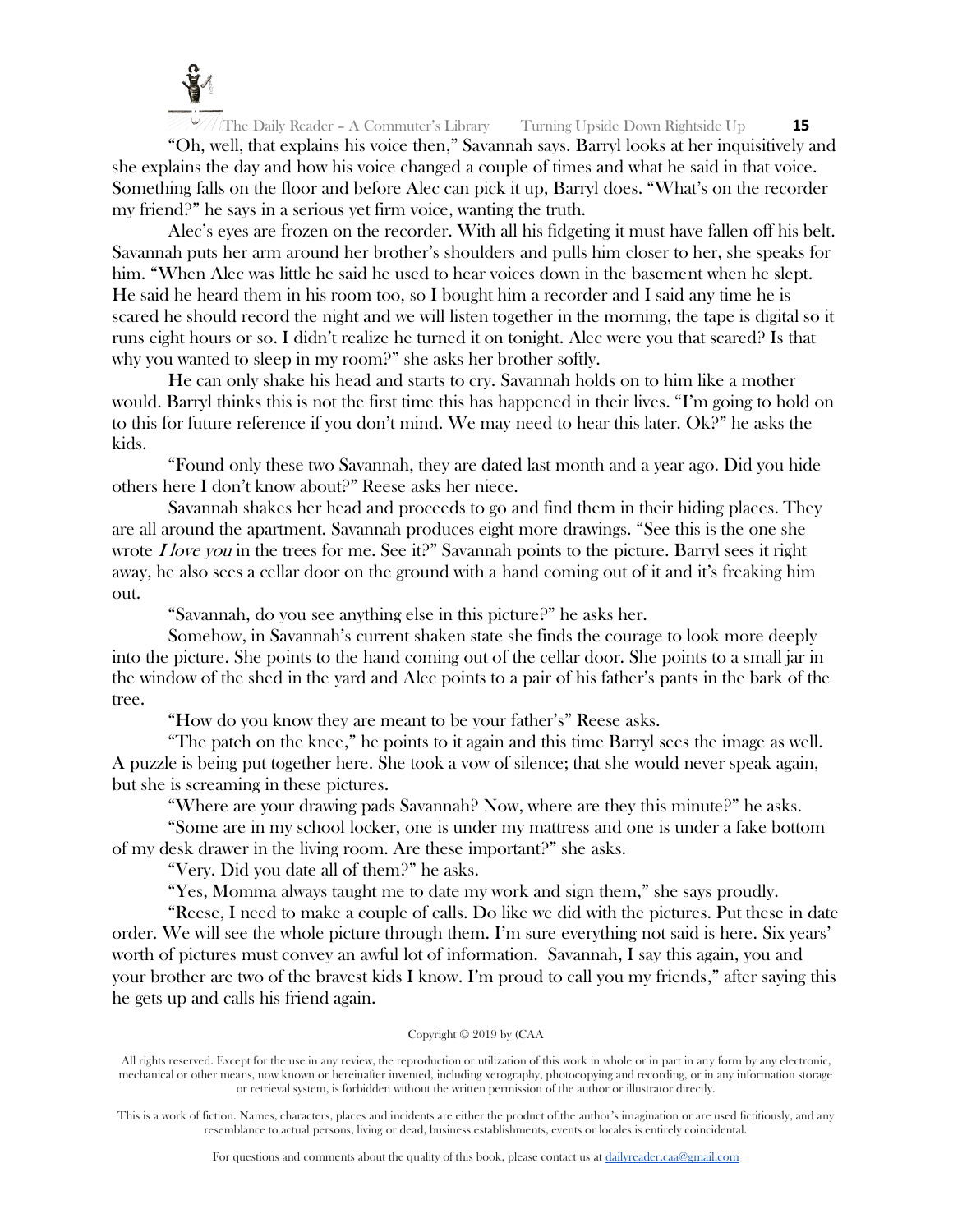

The Daily Reader – A Commuter's Library Turning Upside Down Rightside Up **16** "What's the hold up?" Barryl asks.

"Definitely unconscious when we got there. We are at the hospital now but based on what you said, I asked a few weird questions while he was in a groggy state and not quite with us. He said something about keeping her for himself and a basement. We aren't sure what to do with this yet or even if it means anything. You have more?" the officer asks.

Barryl plays the recorder over the phone for him to hear. "Is that enough to hold him at least until we figure out the more. The boy recorded it all, I'll explain why later. We have drawings from the mother that have hidden hints, remember those pictures of hidden pictures we used to do as kids and you circles the hidden objects when you found them? Well, we have six years of pictures from the mother to look through. It's not going to be pretty and I don't want the kids looking at them. Who can you send over in the morning? Or now. Definitely now." Barryl asks.

"Oh crap, you're kidding right?" the officer throws out a few curse words and then continues, "This is not going to be good for those kids to know about. I'll get a temporary custody given to Reese. Right now, I'm going to cuff him to the bed, when he wakes I'll let him know why he is here. Let him sweat it out a while. Maybe I'll tell him his house is being looked at from top to bottom to see if I can get a rise out of him. I'd like to raise my fist through that damn smirk he had on before. Damn it Barryl, just damn," he ends the conversation and calls his best detective to tell him where to go early in the morning or now if he can.  $\sim$   $\sim$   $\sim$ 

Barryl and Reese are up at the crack of dawn, "No sleeping for you?" he asks as she comes out from the back.

"Tell me again why I deserve your friendship?" she asks.

"Well, for right now, things have changed. I'm a detective on a mission. I've been looking at these drawings all night. There is a detective coming over soon to double check what I see. I don't want you or the kids to look at them, ever. She has a lot to say, we have enough information to get a warrant to search the house today. I'm sending you up to see their mother with a lieutenant from the force. He is a close friend of mine, I trust him with my life. Better if he goes. He will play the recording from last night to her and try and get the last piece of information we are missing.

She has to say things outright or use words, no more drawings. As of now, the officer  $\Gamma_{\text{m}}$ dealing with says we have enough to hold him for a few days on the events of last night alone. But we want him there much longer. I'm afraid your gut has been right all along. All this time, he has been laughing at the law, laughing that he has his wife behind bars and he is free as a bird to do as he pleases, and I don't think he has stopped pleasing himself either. I'm also not sure how innocent your sister is.

It's pretty gross what is in that bottle in the window. I won't tell you what I think and I don't want the kids to know. Ever. Do you hear me? Ever. The less you know, the less those kids will ever have to deal with," he says firmly but friendly.

"Barryl, it will be on the news, the kid's lives will be ruined. You and I both know that. If my sister knew this all this time, she won't be coming out, she will be an accomplice," her voice shaking now thinking her sister will never come home.

#### Copyright © 2019 by (CAA

All rights reserved. Except for the use in any review, the reproduction or utilization of this work in whole or in part in any form by any electronic, mechanical or other means, now known or hereinafter invented, including xerography, photocopying and recording, or in any information storage or retrieval system, is forbidden without the written permission of the author or illustrator directly.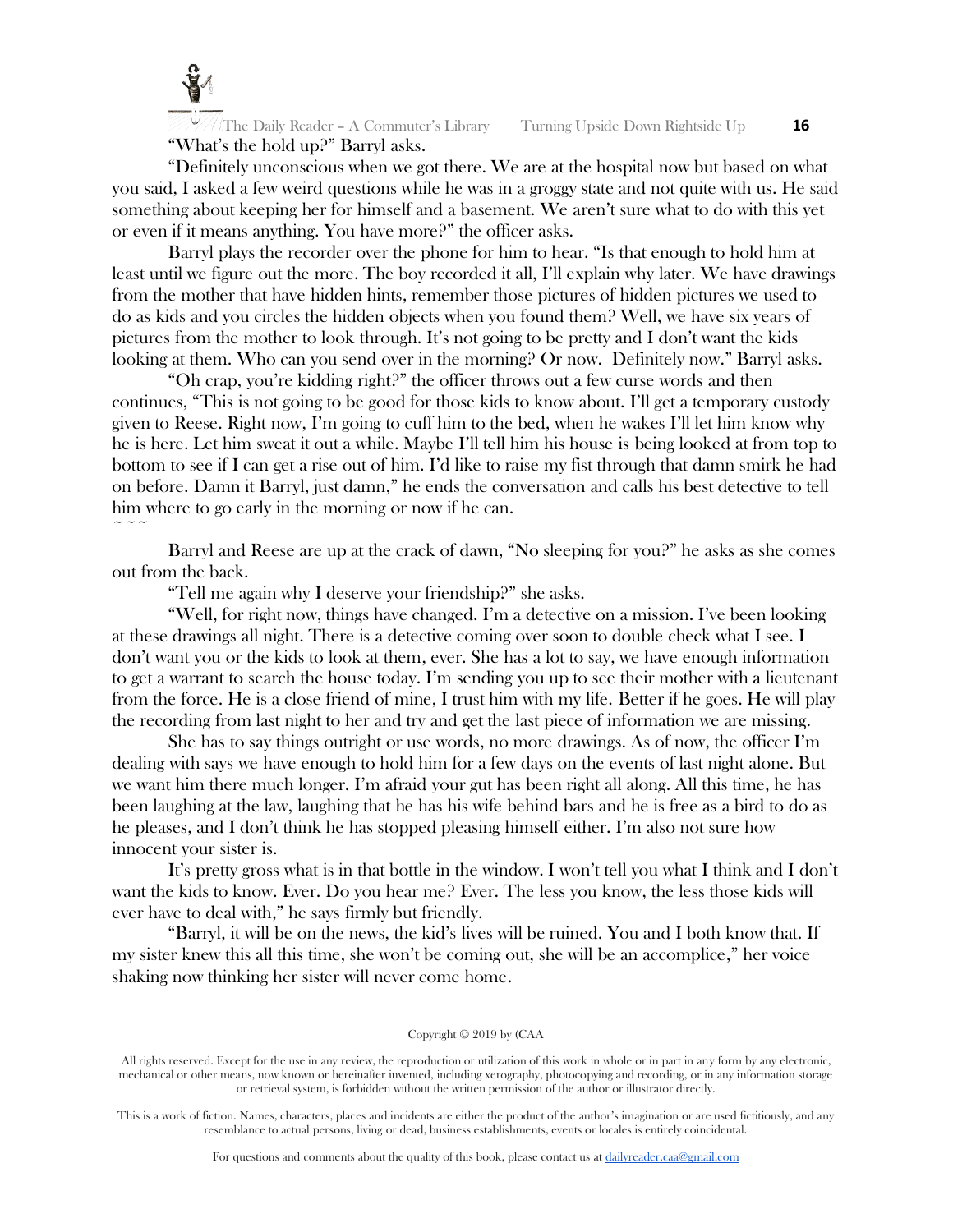

"Or, she discovered it and put two and two together after the incident became public of that little girl from their neighborhood. On the other hand, she could not have mistaken the screams she heard, she knew they were in her house. I've met Chelsea and she is far from dumb. My guess is he threatened to kill the kids if she talked. Nothing else would hold her so long now would it?" he asks.

Reese walks into the kitchen to make some breakfast for the kids. She wants it to be special so she looks up her mom's biscuit recipe and begins banging around in the kitchen. Barryl is still hunched over the pictures and does not hear Savannah come up behind him.

"Excuse me sir." She says quietly.

Barryl looks behind him and smiles. "Good morning sunshine, did you sleep at all?" he asks.

"I know you want my mom's drawings but do you want my diary too? The last time I wrote in it was the night before Mom went away. I heard them arguing, I heard a lot more than they thought I did. I wrote everything down. It may not be spelled well because I was only eight years old. I opened it yesterday after some of my memories came back to me, it's shaky but the words are all there, I promise. I did not add anything yesterday. After mom went away I believed I would never have anything to write in a diary again. My final page, the night she left. You can find the diary under my big bear, inside the book he sits on." Savannah says as she comes around to sit in front of him.

"How did you get my school books already?" she asks looking down.

"A friend of mine went to get them last night. Brought them over right away. He also brought your school books so you can keep up in school. But for now, we are going to call school to say you won't be able to attend for a while due to illness and they should call me with all your assignments. Mad?" he asks her.

"I suppose not. I have good friends, they may want to come over to cheer me up." She says. "They are good people, I promise," she says, "I think. I don't know any more who to trust."

"I'm sure they are, but you have to consider yourself too sick to see anyone. Until we clear the air about a few things. A friend of mine is going to drive you and your brother and your aunt up to see your mom again today. He is going to play the recording for her. The one from last night, so you know what is on the recording, it won't be a surprise to you or your brother. This has to be done, if you don't want to be in the room when he hits play, you tell Reese, she will take you out. By the way, he is not dead, he is in the hospital and the police are watching him carefully," he says.

"Vanna!" Alec calls, Savannah runs to the back bedroom to her brother, so does Reese. Barryl has to be professional now, he has to separate his desire to make it right for Reese; he is hoping he will have time later. After this bastard is put out of everyone's misery.  $\sim$   $\sim$   $\sim$ 

With the warrant in hand, Barryl, his friend and four other officers quietly walk into the house. Barryl finds the books he needs first from Savannah's instructions and the officers say nothing about him going out immediately to put them in his car to the picture expert waiting. When he comes back in, he says, "Ok boys, the basement, now."

## Copyright © 2019 by (CAA

All rights reserved. Except for the use in any review, the reproduction or utilization of this work in whole or in part in any form by any electronic, mechanical or other means, now known or hereinafter invented, including xerography, photocopying and recording, or in any information storage or retrieval system, is forbidden without the written permission of the author or illustrator directly.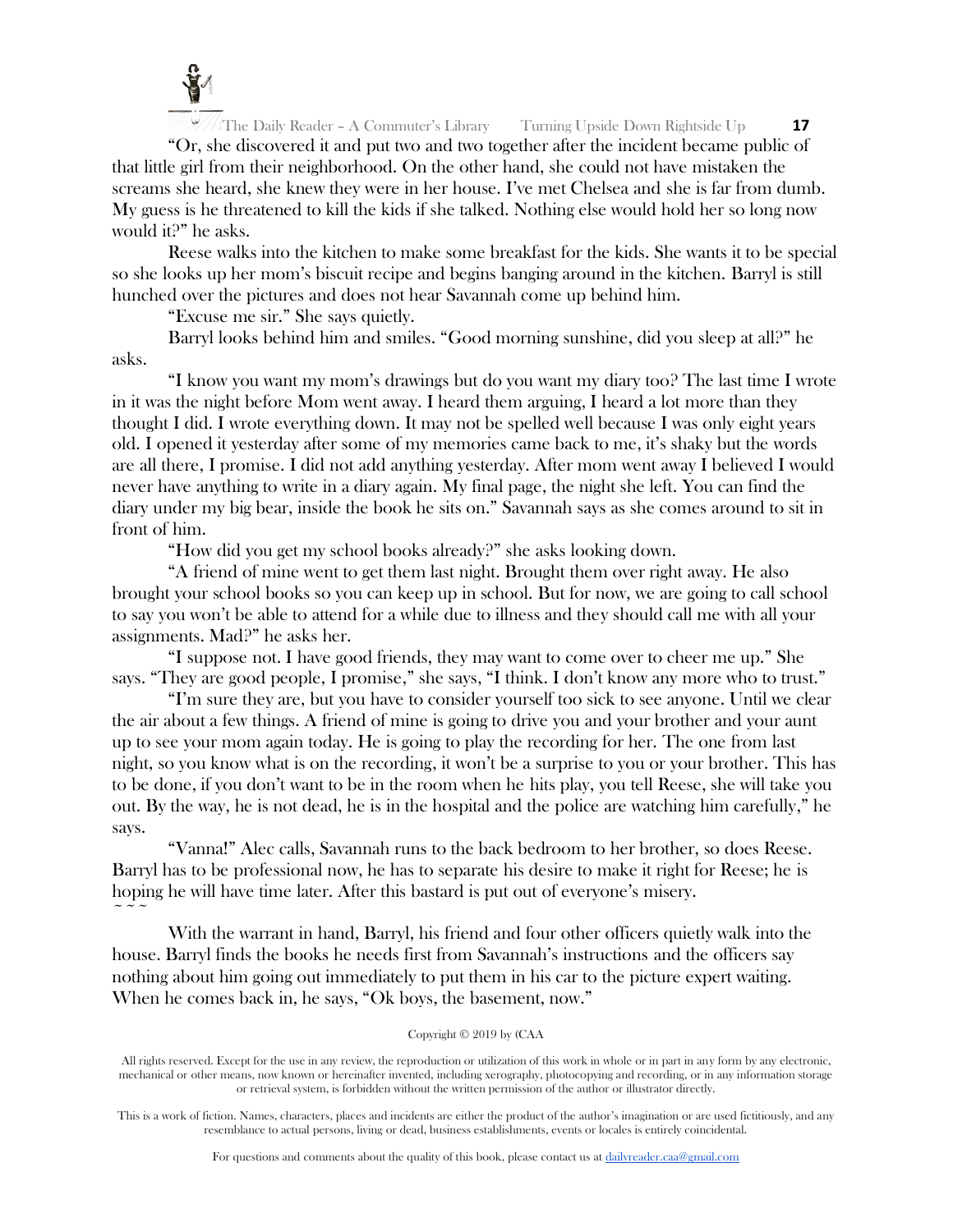

The Daily Reader – A Commuter's Library Turning Upside Down Rightside Up **18** They walk to the basement door and bust it open with one quick kick. The light goes on but it's very dim. Barryl was assuming it would be so he brought a new bulb with him, he exchanged the bulb at the bottom of the stairs and puts in his brighter one.

The five of them stand at the bottom of the steps and take in the room they believe has been used multiple times as a room where children have been hurt in the worst way. They take pictures of how the room is set up. There is a bed on one end of the room, with clean white sheets on. Around the room, hanging in framed pictures are pieces of other bedsheets with what looks like an ink blot tests only upon looking closer at them, they see that they are blood stains. Most likely from virgin children.

One of the officers finds himself losing his lunch in the nearby bathroom. Barryl counts them and says, "Fifteen, there are fifteen frames up. Are they the ones he enjoyed? I'm going to be sick. I know his wife, there is no way she didn't know what was going on, damn. What could he have had over her that she was so afraid about? Her life? No, she would give her life to save others. Her kids?" Barryl lets that hang in the air.

"I'm guessing it's this," his friend says.

Barryl walks over to his friend. They exchange a look and agree that this is the priceless gem that the monster holds over her head each time she made threats. Barryl bows his head, he remembers a very bad time in Chelsea's life; he remembers mostly because how upset Reese had been at the time as well. This can't be real; his head is spinning right now. It wasn't a still borne Chelsea had, it was a deformity. Her eyes are undeniably her mother's, what facial features they can make out are similar, the coloring is the same as well. No DNA test necessary, it's their daughter.

"What do we do? I don't think she knows any better than being here, among all of this horror." The officer looks around the room and Barryl does too. "Call in the experts. This is way past us. Oh god, I hope this man gets the crap beaten out of him on a daily basis," Barryl says.

The two officers who are with them have been dutifully bagging all that they found in the basement. Up and down the stairs a dozen or so times each. Barryl's friend stays downstairs waiting for the child experts or social workers to come, he doesn't know which they will send, hoping for both. In the meantime, Barryl walks out to the shed with a bolt cutter from his car. The beginning of the shed is open, that's how the kids got their bikes, but it's the door that is halfway in it that needs to be opened, the wall that has been placed midway in the shed to cut it in half.

Barryl opens the lock and opens the door. There is a switch here and he turns the light on.

"Holy crap, right under everyone's noses. He has been playing his little game of hide and seek this whole time. Catch me if you can, I'll put the evidence right in front of you and you won't even see. You sick piece of scum. How much worse can you get?" Barryl yells out loud.

"Much," a man answers from behind him. Barryl turns to see the expert that has been looking at the pictures.

"I finished going over the pictures from the apartment and have been sitting in your car going over the ones you found here as well. I think we need to get a heat sensing machine. There may be buried bodies back here too. What they hell!!? Are those vials of blood?" he asks as he looks over Barryl's shoulder.

#### Copyright © 2019 by (CAA

All rights reserved. Except for the use in any review, the reproduction or utilization of this work in whole or in part in any form by any electronic, mechanical or other means, now known or hereinafter invented, including xerography, photocopying and recording, or in any information storage or retrieval system, is forbidden without the written permission of the author or illustrator directly.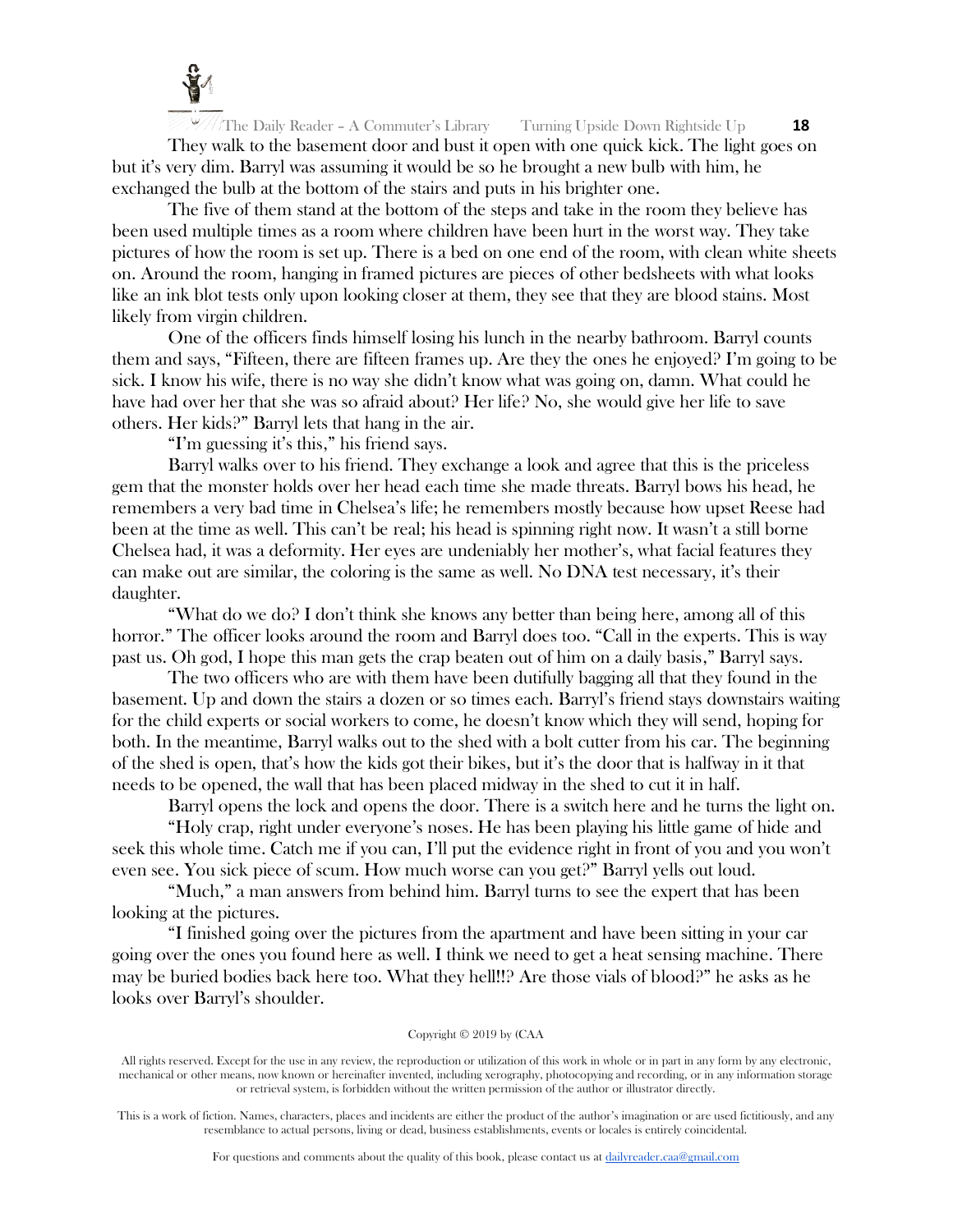

"As far as I can tell, yes. Each marked with a date and even a name. He is so proud of his shrine. He planned on adding his own daughter to this last night. Thank god she knows selfdefense and her brother is strong enough to slam a lamp down on scumbag's head." Barryl says all while looking around the small space of the shed.

"Your buddy is in the house waiting for you. I'll get this area. The woman spoke volumes through her pictures, thankfully the daughter never shared them with her father and even more thankful that she never turned them upside down." He says wincing.

"She wouldn't. She was told they are for only her that it is something special between mother and daughter. She hid them. Reese told her that her father thought her mom's work was crap anyway. So, she knew not to show him. All of this would have been burned evidence." Barryl says

"Not really, he still would have pulled his stunt last night and we would have gotten him either way around now. On one hand, I'd like him to die, on the other hand, I think it's best that he live in jail and learn what it means to be someone's slave or pet as it were. Or better still, we pour honey on his balls and sit him near an ant hill naked," the officer says.

Barryl smirks at the thought. "The children cannot know about this horror, not ever in their lives. Those pictures can be evidence, then destroyed. And NO press," he says to the man in front of him.

"We'll keep a tight rap on this one; too many lives involved here, but the kids have to be told something. I'm afraid Mom may not be getting out though even with turning this evidence. She knew all this time, especially about the other girl, she knew. She allowed him to go on." He says.

"I know, too little too late, and there is the issue of what was found downstairs, you're right on that point." Barryl says. "What a damn shame. Something could have been done right away if they wanted to. But I think he had already started this and knew this was his ticket to survival. Excuse me." Barryl walks back into the house as the other men take care of what is inside the shed. "What did the experts say?" Barryl asks his friend.

"Taking her is the only option. Not sure what they will do yet but taking is a necessity. I asked if they will be informing the mother and they said yes because it will probably add to her charges. They are guessing the child is about eight or nine years old. He has been doing this for that long, makes sense if he has fifteen frames already. At least one a year, maybe two. Can Reese handle this Barryl? She is going to have full on custody of two very broken kids," his friend says honestly.

"I'll be there, and believe it or not, they are not as broken as you think. They are the strongest duo you'll ever meet. They knew something was wrong but never knew what, I intend on keeping it that way." Barryl says

"I sure hope so, they are going to need you. Come on, let's let them finish bagging up the house. We need to grab some clothes and toys from their room to take over to them, no?" He asks.

"No, no memories of this house at all. None. I'll take them shopping for a whole new wardrobe this afternoon when they get back with Reese. This morning Reese lent her niece some

#### Copyright © 2019 by (CAA

All rights reserved. Except for the use in any review, the reproduction or utilization of this work in whole or in part in any form by any electronic, mechanical or other means, now known or hereinafter invented, including xerography, photocopying and recording, or in any information storage or retrieval system, is forbidden without the written permission of the author or illustrator directly.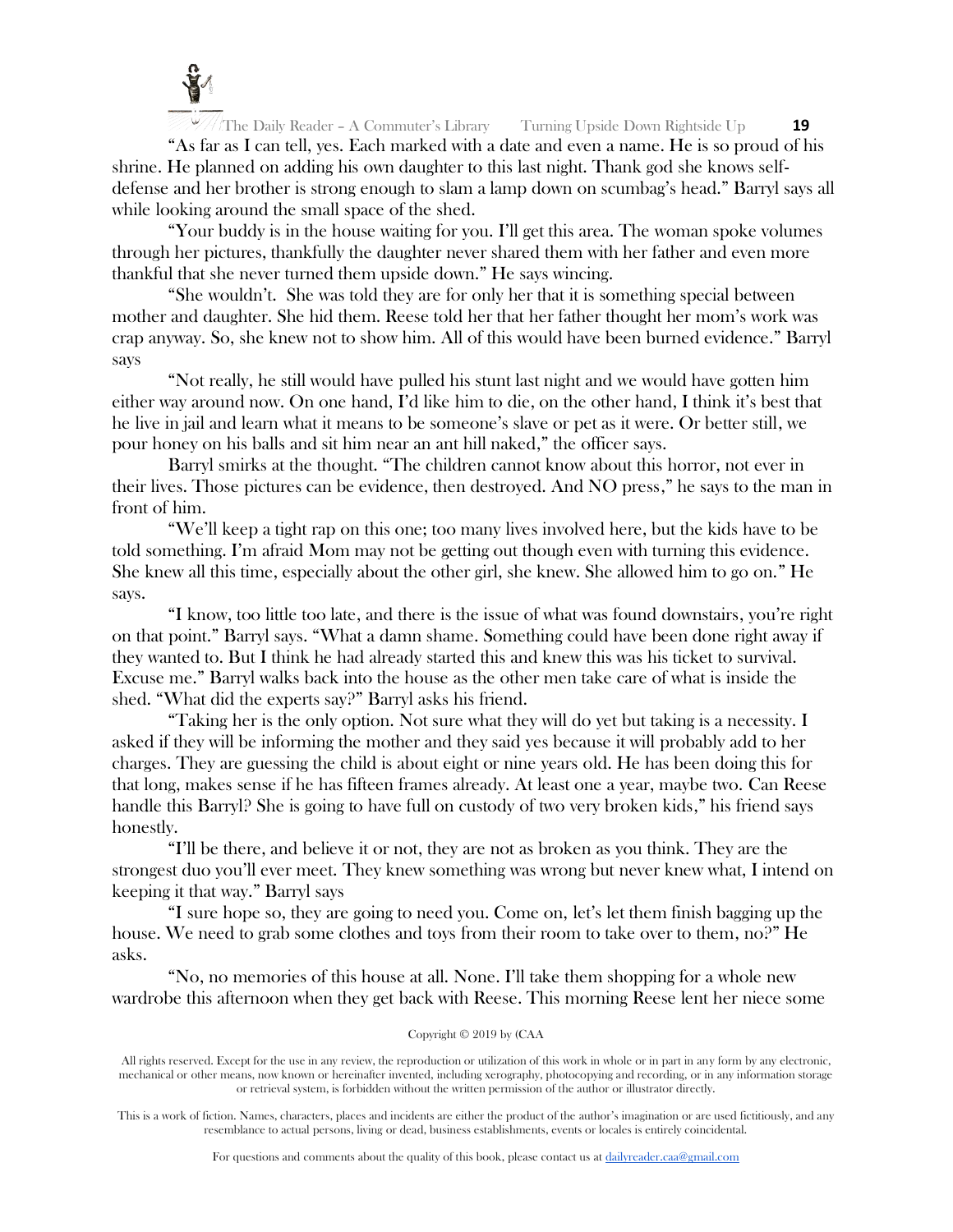

 $\sim$   $\sim$   $\sim$ 

The Daily Reader – A Commuter's Library Turning Upside Down Rightside Up **20** clothes and she even had an old pair of sweats for her nephew and a college t-shirt for him to wear." Barryl says.

"Let me help, please," the officer hands him some cash and Barryl accepts, he knows it's going to be expensive to refurbish a fourteen year old girl's wardrobe and a growing eleven year old boy.

"Can we leave?" Barryl asks.

"Yeah, they have her, she is in good hands now. I know Shakira, she will do her best to make things right for this girl I promise. As right as they can be at this point. Most likely institutionalized for the rest of her life." He puts out his hand to encourage Barryl to go first out the door.

Chelsea did not want the kids in the room to hear the recording again and Reese is all too happy to pull them out for that part of the visit and never hear what happened herself.

"I'm not going to lie to you Chelsea, this will be hard to hear," the lieutenant plays Alec's recording. During this time, he is receiving text after text after text. He knows it must be urgent so he reads them. "Crap," he says softly. This is going to get messy and get messy fast. But maybe, just maybe there will be some families that get closure. He looks up from his phone to try and get a read on Chelsea's emotions, she is showing nothing. He looks to the guard who has her mouth open in shock. At least one of them is surprised, he thinks to himself.

"This is about to get really ugly Chelsea. Your house has been searched, they found everything and I mean everything and it's all been taken out of the house. Has it been worth it? The lives of others so you can keep one like a caged animal? You may think you were helping with all your pictures but after last night a warrant was issued and your house has been searched. Your pictures only add to what was found. Seriously? Even after all that you won't speak, not even shed a tear for your daughter? Maybe you are as sick as your twisted husband. You went down there, you saw the picture frames, you saw, you heard and you stayed mute all this time even before incarceration which is even worse than your reasoning for doing it now.

You sicken me. You should know you lost all visitation rights to your children now. You're done here. You may say whatever it is you want to say about being afraid for that one child, but remember this, you willingly allowed all of this to happen all so you could keep one yourself. One who could have gotten help and been functional. Did you ever think of that? Modern medicine is pretty good you know.

How many Chelsea?" His voice is raising now and the guard is letting him, "how many had to die or be tormented to make it right so you could keep yours? How much help she could have had but you neglected to get her, all the therapies you denied her, the normal living conditions. You are no different in the eyes of the law. I'll call your kids back in, you had best say goodbye, you won't be seeing them any time soon." He says in disgust and spits into the trashcan because he can't spit on her, as much as he wants to.

Savannah, Reese and Alec are led back into the visiting room. They see their driver none too pleased and they see Chelsea sitting in her silent world looking stunned to the core. Reese goes over to her sister, she has put one piece of the puzzle together, and that is, her sister is not coming

#### Copyright © 2019 by (CAA

All rights reserved. Except for the use in any review, the reproduction or utilization of this work in whole or in part in any form by any electronic, mechanical or other means, now known or hereinafter invented, including xerography, photocopying and recording, or in any information storage or retrieval system, is forbidden without the written permission of the author or illustrator directly.

This is a work of fiction. Names, characters, places and incidents are either the product of the author's imagination or are used fictitiously, and any resemblance to actual persons, living or dead, business establishments, events or locales is entirely coincidental.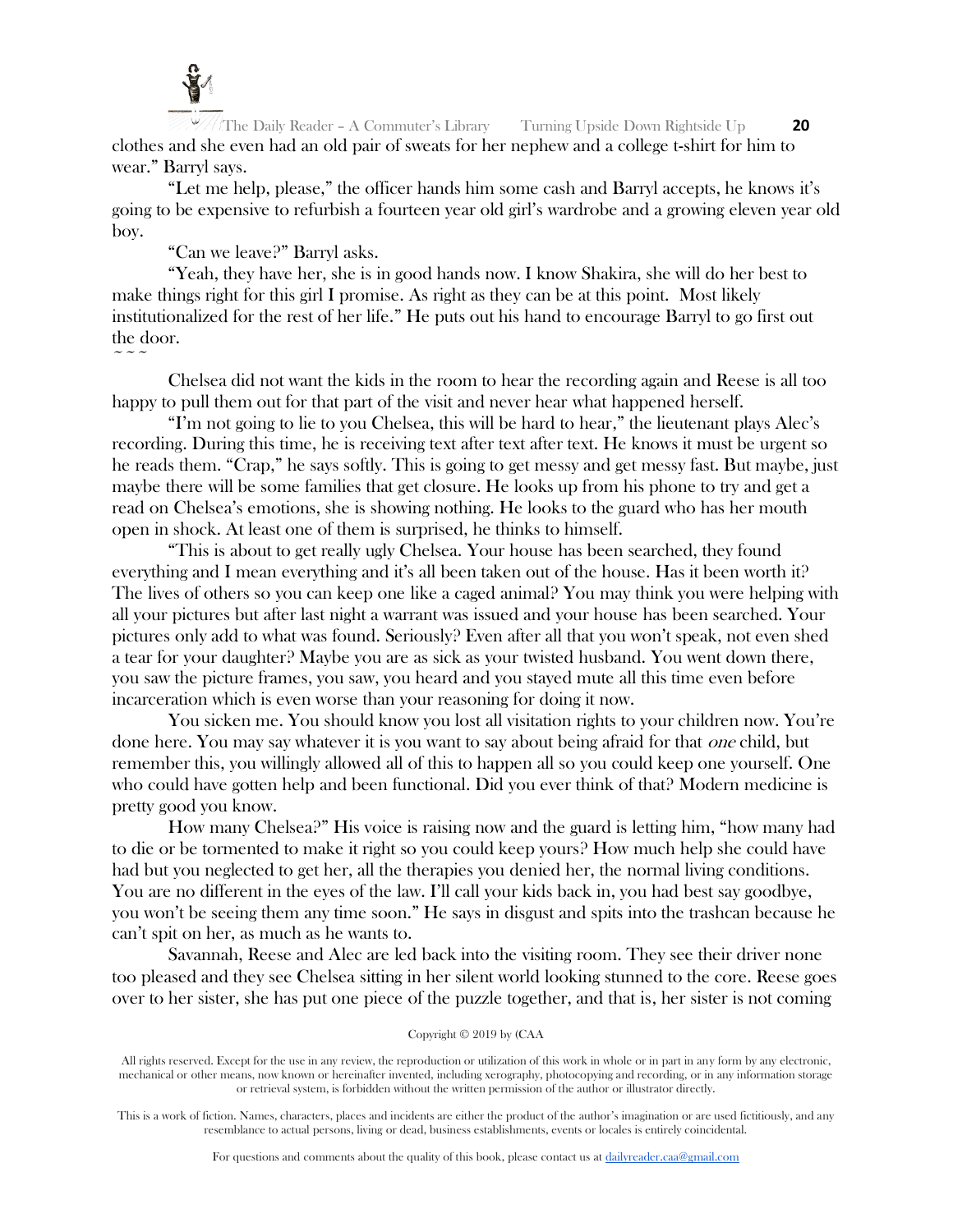

The Daily Reader – A Commuter's Library Turning Upside Down Rightside Up **21** home, ever, and that she may know a lot more than she ever is willing to say, like Barryl said this morning. "A part of me will always love you Chelsea," Reese says as she hugs her sister goodbye. She knows it's the last time. She won't come visit, she won't subject the kids to any more visits either.

Alec is next. He walks cautiously towards his mother, right now a woman he does not recognize. "Goodbye Momma." He says as he always does, she barely lifts her hands to hug him, her life's energy being drained from her.

Savannah is next. She stands over her mom sitting in the chair and she refuses to bend down to her. "If you want to say goodbye to me, than say it in words damn you," Savannah senses what is taking place and she will have none of it. "I deserve two words from you after last night, don't you think? You knew what was going to happen, you knew when too. Two damn words is all I ask for! Can you handle that? Didn't think so." She spits at her mother's feet, literally. She turns to her aunt and the lieutenant, "I'm ready to go home."

The lieutenant stands and leads them out the door. The guard stands there stunned. She cannot believe what she witnessed here. First the allegations, then the truths and then the lack of good bye. She is not likely to forget this inmate's reaction for a long time. She may even have to speak to the therapist on staff to get over this one.

Reese takes Alec's hand and walks down the corridor for the last time. Savannah walks in her own thoughts waiting for the day to be over. It all has become clear to her now. All of it, her memories, her worries; now things make sense. But now her worries start anew, is she like them? Is Alec?

But she will say nothing to her brother or her aunt. He must stay innocent. The ride back is quiet. She pulls her legs up in the back of the car and falls asleep. She can't sit in the front ever again, all she can see is his hand on her knee that day. Alec taps her knees, "We're back at Aunt Reese's place Savannah," he says quietly afraid to disturb her.

Savannah walks into the apartment with no expression on her face at all. Reese keeps looking at her niece, she wants to hug her but she is afraid to get too close right now. Barryl will know what to do, he always seems to know.

Before she has a chance to ask him what to do Barryl pushes through them and has the lieutenant against the wall. "I told you not to tell her anything," he growls into his ear.

"Barryl, I swear on my life I didn't," he releases him and looks him in the eye.

"What happened then?" Barryl growls.

"First, Savannah told her what happened last night, then their mom had tears in her eyes, I thought they were for her but now I know otherwise, they were for the lost one. As I sent the kids and Reese out during the recording she barely flinched. It was then that my blood was boiling, she knew he was going to do this last night but I thought maybe she was in shock hearing about it. During this time, I got all your texts about everything. This is when she went catatonic. I laid into her about her being the same kind of monster he is and she didn't move. Not once muscle. Reese said goodbye, Alec said goodbye, both bent to hug her. Savannah came back in and demanded those two words be said to her face. She said she deserved them. When her mom wouldn't say

#### Copyright © 2019 by (CAA

All rights reserved. Except for the use in any review, the reproduction or utilization of this work in whole or in part in any form by any electronic, mechanical or other means, now known or hereinafter invented, including xerography, photocopying and recording, or in any information storage or retrieval system, is forbidden without the written permission of the author or illustrator directly.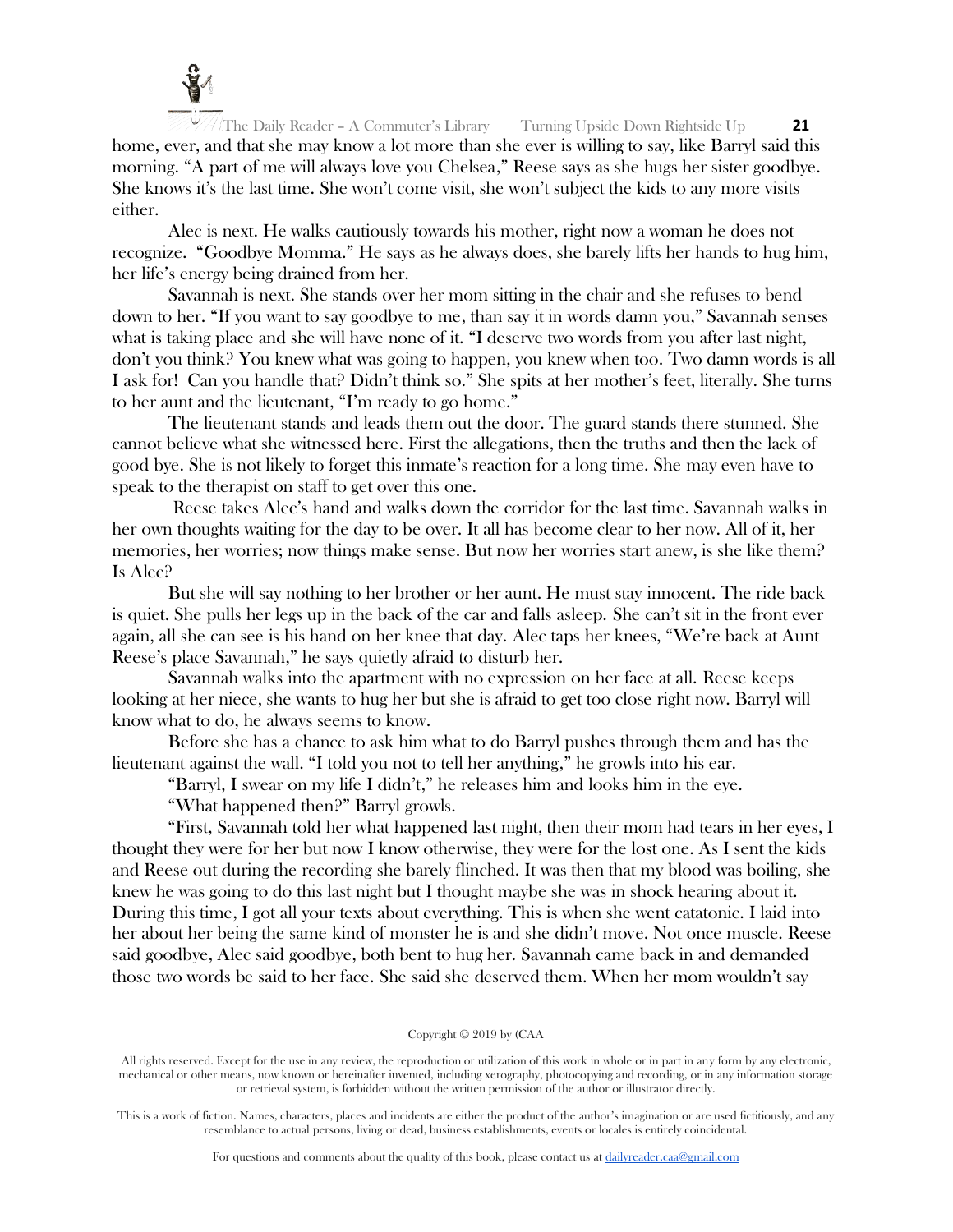

The Daily Reader – A Commuter's Library Turning Upside Down Rightside Up **22** goodbye, she spit at her feet and we left. She has had that face on ever since. Swear to you Barryl I would never break your trust," he finishes with a deep breath.

"Barryl, he is telling the truth, please you're scaring Alec," Reese says with her hand on his back.

Barryl turns to his friend and kindly hits him on the shoulder, "Made you flinch, I win," he says laughing and the lieutenant does too.

They walk into the living room where Alec is sitting on the sofa and Savannah is glaring out the back window. Barryl walks towards her, he lightly lays a hand on her shoulder, before he can say a word, she begins to speak. "We heard cries from the basement, we did, sometimes really loud ones too, this is when she played dance party with us and the music was loud. He hurt those girls, didn't he? Like he was going to hurt me? Was I going to be the last one? A substitute wife? Or a plaything? Barryl, you love my aunt, I can see that, but can you show me how a real man is supposed to behave? Can you teach Alec how a real man is supposed to be? Can you promise me there is not a mutant gene we will both inherit? Can you promise me that our lives are not permanently screwed up and that we can live normally? Can you at least promise me that?" she finally allows her tears to flow down her cheeks, she doesn't even bother wiping them off.

"I will teach your brother how to be a gentleman, teach him how to dance with a woman the right way, how to throw a ball so it almost gets to the plate and makes the batter swing for a strike, I will show him how to be romantic by remembering all that interests his best girl as if it's the most important thing to remember. I will teach him how to cook and how to sew on his own buttons. He will make one hell of a catch by the time I'm done with him.

There will be no trial where you have to be in court. Enough evidence has been found, you don't need to say word. I won't let you. He will get his rightful payback on the inside, I can assure you of that. I can also assure you that one day you will bring home a boy and I'm going to have to approve of or you won't be able to see him again. We will argue over that and many other things as well, we will fight over how unfair I am and how mature you think you are and how with your selfdefense, you should be able to do all sorts of things. Are you willing to put up with me? That is the bigger question. As far as mutant genes are concerned, I think you inherited all your strength from your Aunt Reese," Barryl says all this in whispered tones for only Savannah to hear.

But Reese is sitting close enough to hear each and every word. He still means forever, he has always said that and is still saying that he will be here forever. Reese has no tears about this topic, only bright smiles. Things will be ok as long as Barryl is around.

"Barryl, the precinct is calling for you," the lieutenant hands him his phone.

Without leaving Savannah, "Hello, I'm sitting with precious gems here," he insinuates that he is with the kids.

"Done. He has been taken directly to the state penitentiary infirmary. There is a whole task force working on contacting all of the families affected by these crimes. Cold cases are being opened. Thanks for opening pandora's box at least this time all these demons will be put to rest. I'll be in touch next week," he hangs up on his friend because he knows Barryl has a lot to do now with his new family that he had taken under his wings.

## Copyright © 2019 by (CAA

All rights reserved. Except for the use in any review, the reproduction or utilization of this work in whole or in part in any form by any electronic, mechanical or other means, now known or hereinafter invented, including xerography, photocopying and recording, or in any information storage or retrieval system, is forbidden without the written permission of the author or illustrator directly.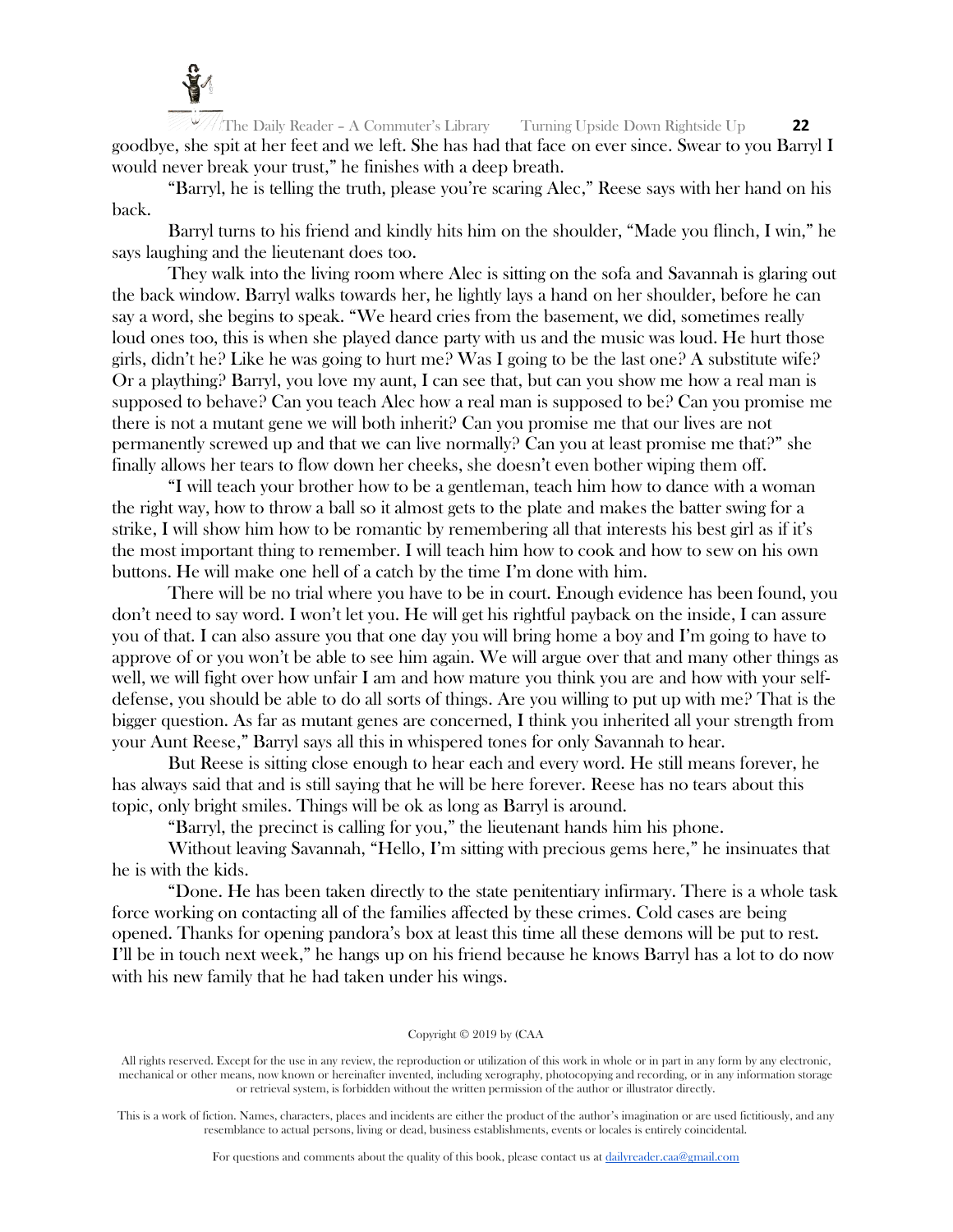

"I'm going to head out now. It's been a pleasure meeting you Savannah, you too Alec. Maybe you'll come down and see how we work down at the station one day. Reese, a pleasure driving with you," the Lieutenant makes his way to the door.

"Nice work," Barryl calls to him. The two friends smile and he leaves.

"I don't know about you but I'm starved. Us boys want some real meat, the kind that we can sink our teeth in and get really sloppy with. Right Alec?" Barryl asks

"It's not my birthday but can we go to the bar b que place Savannah? Or wherever you think is best," he asks his sister, the only real parent he has ever had. Barryl notes that his tone is still a bit shaken from their day and yesterday. He needs Savannah to be on his side.

"Don't you think we need to get some clothes first so we can be properly seen in public?" she asks everyone.

"Spoken like a true teenager. Fine, I'll forgo eating for one hour at the mall, but then we must feed the belly," Barryl says rubbing his stomach.

"Ok, one other problem. There are four of us now sleeping, eating and living in this twobedroom apartment?" Reese says.

"Not a problem my new found family will be moving in with me, I have a fully stocked fridge at all times, four bedrooms, a television with all the video games a growing boy needs to learn to play, a back patio with enough seats to relax in for all of us. And most importantly, it's a ranch, no basement, built on a slab. I even have two full bathrooms so I don't have to share with stinky teenagers." Barryl says with a laugh in his voice. "Oh, wait and one more thing, I have a huge family that loves to converge on my house every once in a while for the heck of it. Whose game?" he asks the group standing in front of him.

"Any game I want?" Alec asks cautiously.

"Yep."

 $\sim$   $\sim$   $\sim$ 

"Does the bedroom have a fully stocked closet?" Savannah asks her newly found 'father'

"It will as soon as we rummage through the mall. Any questions from you Reese?" Barryl asks her directly.

"Forever?" is all she can think to ask.

"As promised," he says.

Barryl never expected the group to actually meld so quickly together, but they did. The kids, despite their weird childhood up until now, adapted pretty quickly to a new school district and a different group of friends.

Savannah still talks to Barryl about what happened and wants to know details that he won't share, she asks Reese and has figured out that Reese knows less than she does. After the first couple of months though, she gives up.

The past is not worth reliving. Her current home is so much better and even at age fourteen, when she should be a rebellious, wanting her independence, she wants nothing more than to stay home on Saturday night and watch movies together and play dumb video games with her brother. She is no longer afraid of what is downstairs, no longer afraid of what is around the corner, for the first time in her life, she can actually live and nothing else. Her old friends called for

## Copyright © 2019 by (CAA

All rights reserved. Except for the use in any review, the reproduction or utilization of this work in whole or in part in any form by any electronic, mechanical or other means, now known or hereinafter invented, including xerography, photocopying and recording, or in any information storage or retrieval system, is forbidden without the written permission of the author or illustrator directly.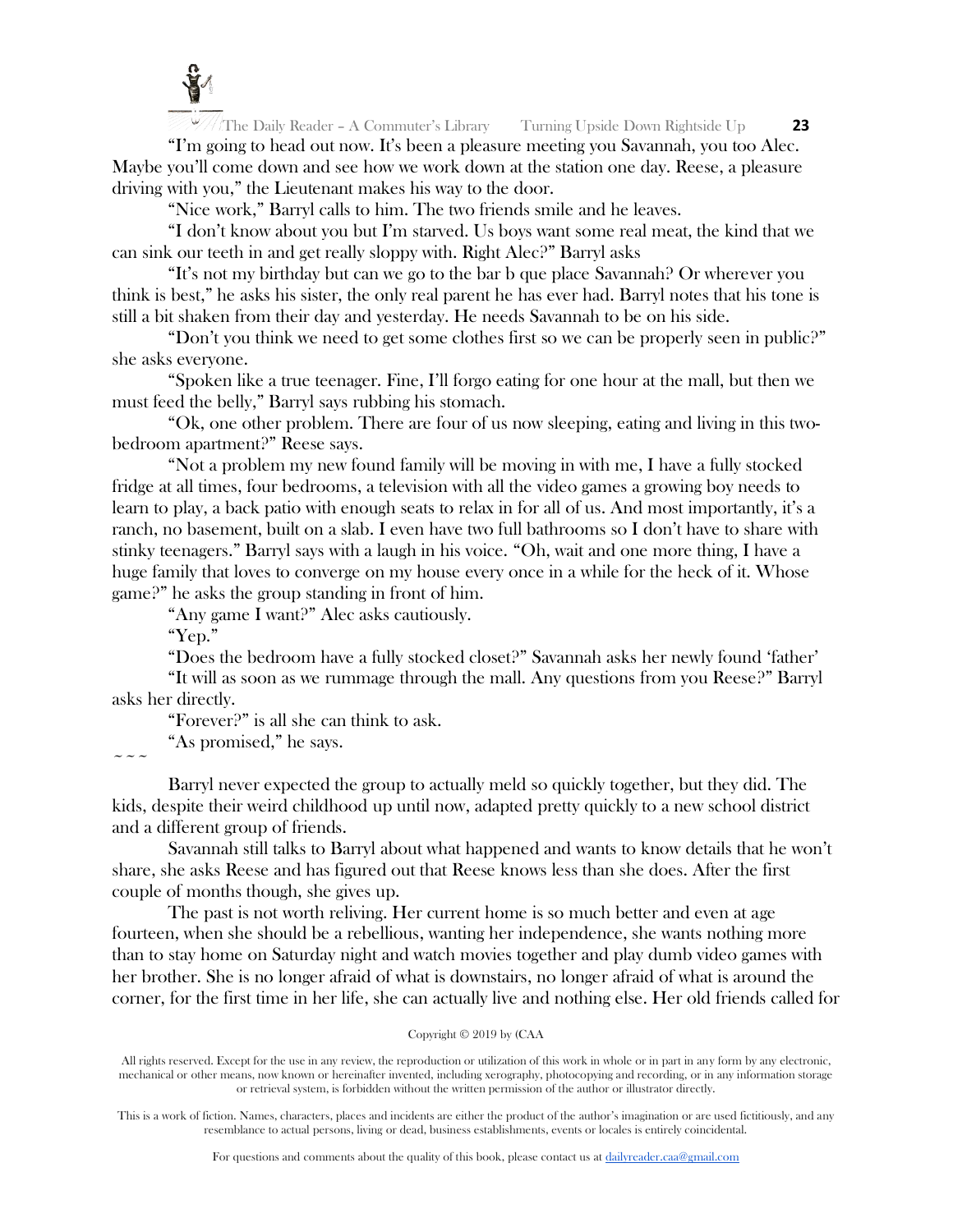

The Daily Reader – A Commuter's Library Turning Upside Down Rightside Up **24** a while but teenagers tend to stay local for socializing. Savannah is understanding, she is not sure she wants anything that ties her back to the where she was.

Reese's feelings for Barryl have grown exponentially since they have all moved in together. He has never made a move on her, or even kissed her, he is the perfect gentleman, waiting for Reese to show she cares as much as he does. The children, her children are wonderful, she loves them to pieces but now she wants one of her own and that will only happen one way in her mind.  $\sim$   $\sim$   $\sim$ 

On the morning of their eighteenth month anniversary of living together, Reese pulls out all the stops, she makes a huge breakfast for everyone and even makes each of the kids their favorite lunch to take to school.

"Dinner will be amazing by the way. Come home hungry and come home straight away," she says to the kids as they walk out the door smiling.

Savannah is thrilled to walk to school now, it's fun meeting everyone on the street as they all converge on the street corner to walk together. Alec has met some good friends so she is not nervous about dropping him off at school and leaving now. That took a while for both of them but after finishing last year and beginning this year with the same people, friendships have formed stronger than she has ever had.

Barryl looks over at Reese, "You are planning something; it would be nice to be in on this if it's for the kids," he says.

"That might be true, but I think this surprise will be best kept quiet," she smiles at him. Barryl is over the moon right now, he doesn't know what she is planning but he is hoping it will be fun. He leaves for his office with a smile on his face.

Reese spends the rest of the day getting his house ready for the evening's events. Thanks to all of Barryl's siblings, this will work. They start showing up around 2:00 in the afternoon, right before the kids begin to come home.

They have all met numerous times already, Reese was surprised to see that it is absolutely true that they stop by at random times. Barryl's new family has readily been accepted by all of his biological family. Especially the doting grandmother who thought he would never have children. She brings gifts all the time. ALL the time.

As Savannah and Alec are walking home he says to her, "Do you think Reese and Barryl love each other?"

Savannah looks at him and says, "I think that is what Reese is planning tonight, to finally tell him. I know he loves her from deep down inside. You think I'm crazy, don't you?"

"I'm ok with that. I like your crazy. I like Barryl's too. We are pretty lucky huh, we never knew we were missing a family until we got so much of one. Barryl's mom is great and his brothers and nieces and nephews too," Alec says.

Savannah rubs his head and ruffles his hair, "Beat you home." They race the rest of the way home. Reaching the house, they hear the laughter. "Family is here!" Savannah calls out, they charge into the house.

"OOOO you're home, quick come with me," their new grandmother says. She whisks them off to a back room where she shows them each an outfit they have to wear for tonight.

## Copyright © 2019 by (CAA

All rights reserved. Except for the use in any review, the reproduction or utilization of this work in whole or in part in any form by any electronic, mechanical or other means, now known or hereinafter invented, including xerography, photocopying and recording, or in any information storage or retrieval system, is forbidden without the written permission of the author or illustrator directly.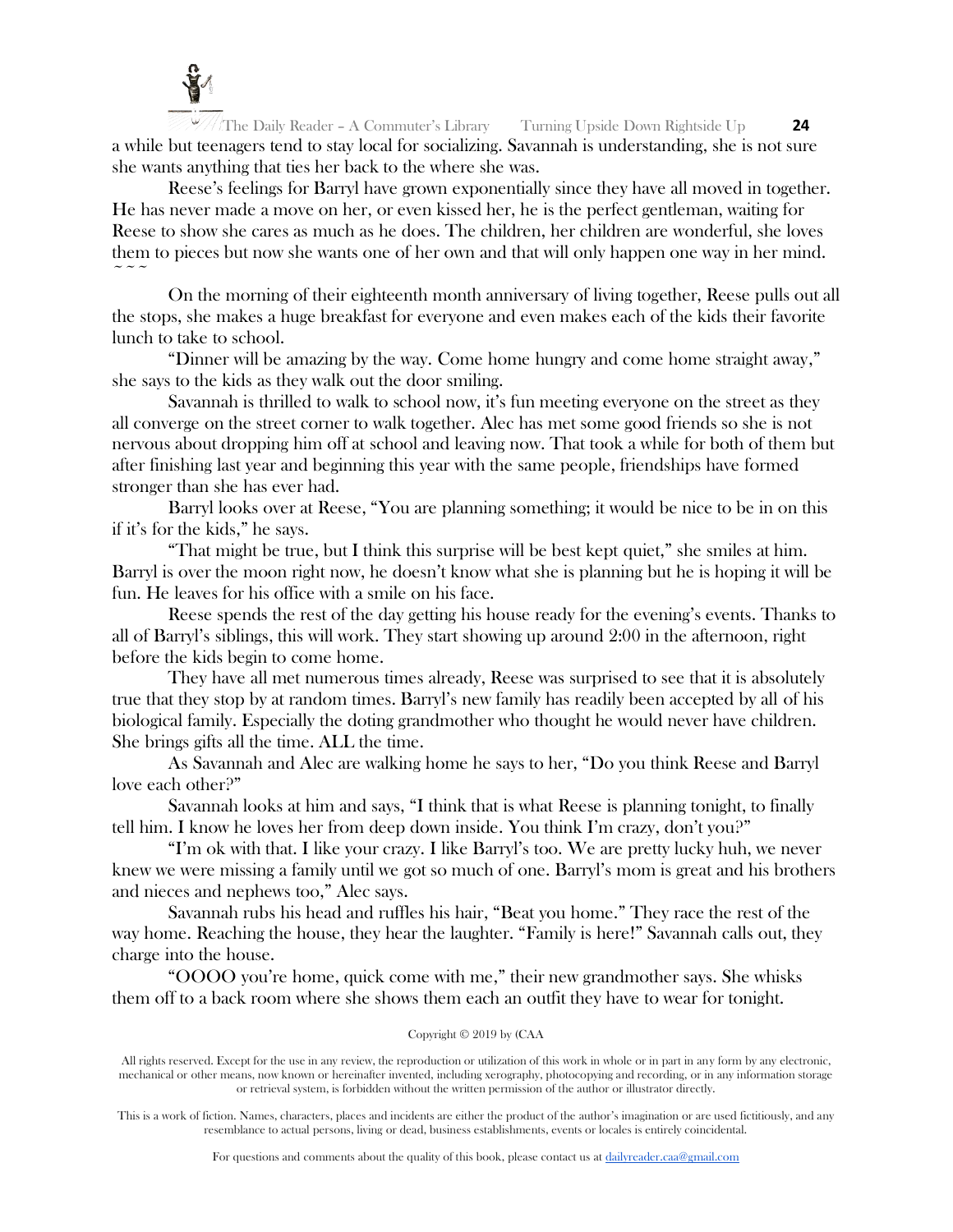

 $\sim$   $\sim$   $\sim$ 

The Daily Reader – A Commuter's Library Turning Upside Down Rightside Up **25** "You win again Savannah, she will tell him she loves him tonight," Alec says.

"Good girl, you figured this out. Now come, Barryl's brother told him he was coming over by 5:00 tonight and you know how Barryl hates to be here after company arrives. Reese and I picked this dress out I hope you like the style and color," She tells Savanah.

Savannah picks it up. "Love the color, thank you."

Alec comes into Savannah's room, "Look at me!" he says all dressed up in an actual suit and a tie.

Savannah smiles, this would never have happened had they still been in another place. It's hard to know what you are missing until you have that something in front of you. Love; that has always been missing except from Savannah to Alec and back, and always from their aunt. "This is going to be fun," she says to him.

Barryl rushes home, his brother is coming at 5:00 which means he needs to be home by 4:45 the latest to make sure he has a drink in the cooler for him ready.

The whole day he has had the jitters, which makes no sense because nothing much that is urgent is going on at work, the kids have been great in their new schools, Reese is working from home now so she can be there for them at any given moment. Life couldn't get better.

Barryl pulls into his driveway and gets out of his car quickly. He rushes through the door because he is a couple minutes late, due to an accident on the highway which slowed traffic down.

Before he gets a chance to look twice at what is going on around him, his two older brothers ambush him and push him into his bedroom. "Change," they say as they cross their arms across their chest and stand guard at the door.

Barryl looks around the room, he sees a suit and tie on his bed. His brothers are tight lipped so he changes in front of them and puts on the new suit and tie waiting for him.

"Ok let's go," his oldest brother says. As they come out of the bedroom, the house is quiet. Not a sound. They bring him to the backyard where he is stunned to see a canopy and seats set up. Soft music begins to play and they walk their brother down the aisle. A photographer grabs the moment. By the time he gets to the canopy and turns around, the chairs are filled in with family and a few friends. He has no idea where they were hiding moments ago.

Without missing a beat, the kids begin to walk down. Barryl stands a little taller seeing them walk down, the whole concept of what is taking place has not fully hit him yet. Savannah walks up to him and plants a kiss on his cheek, he gives her one back and she steps aside. Alec does the same and moves out of the way to the other side of the canopy.

The music starts again and the crowd rises, it is then that Barryl sees the full scope of what is about to happen. Reese is walking down in front of him in the most beautiful wedding dress he has ever seen, or maybe it's the bride herself. He sees his own mother walking behind her holding Reese's train and tears begin to fall down his face.

She steps next to him and the Justice of the Peace begins the ceremony. An old friend of Barryl's. When he gets to the part where he says, "You may kiss the bride," Barryl freezes, this is a moment he has been waiting for but he always assumed it would be in private, he slowly takes his hands and puts them on Reese's shoulder's, he takes another step closer and pulls her in. His

## Copyright © 2019 by (CAA

All rights reserved. Except for the use in any review, the reproduction or utilization of this work in whole or in part in any form by any electronic, mechanical or other means, now known or hereinafter invented, including xerography, photocopying and recording, or in any information storage or retrieval system, is forbidden without the written permission of the author or illustrator directly.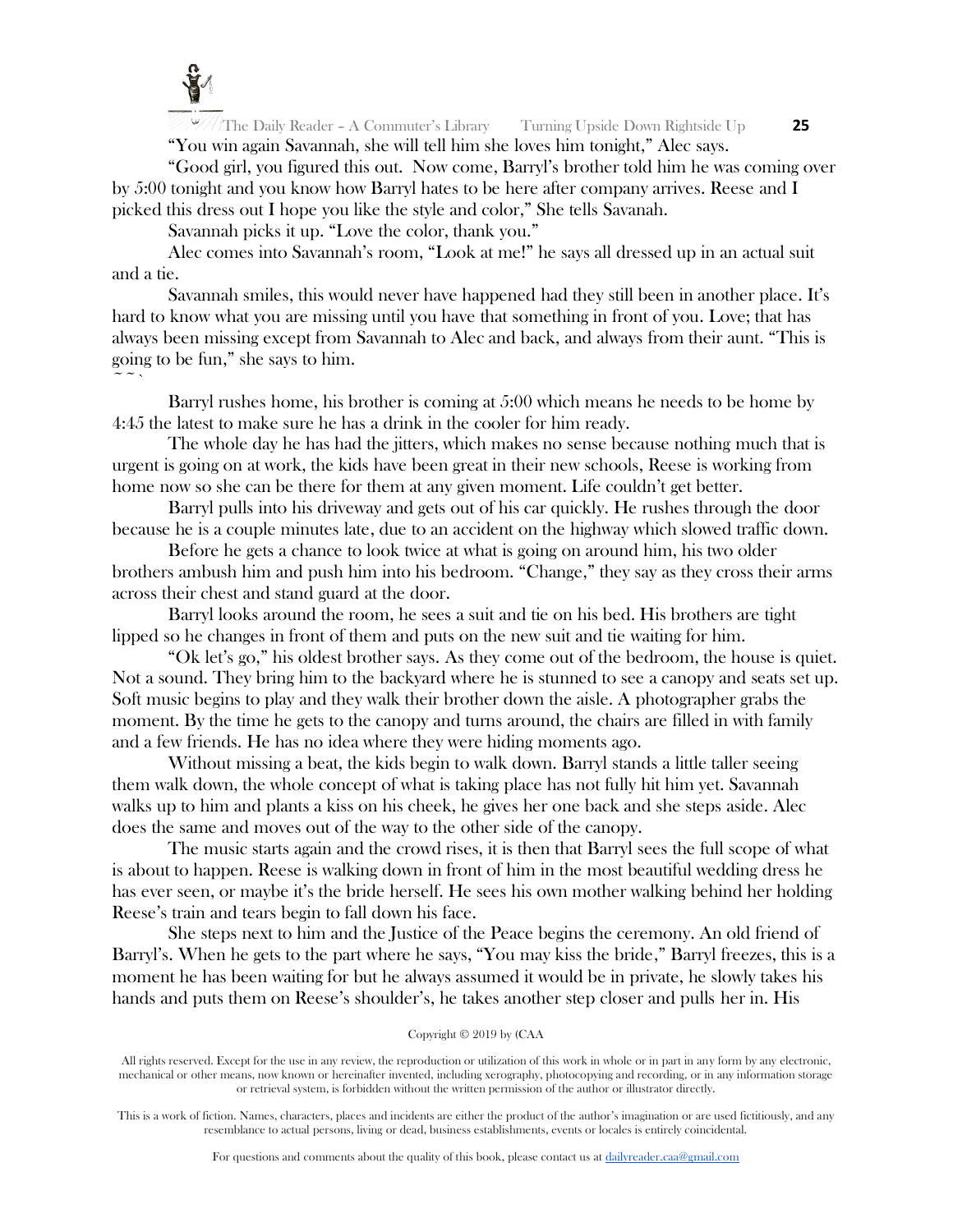

The Daily Reader – A Commuter's Library Turning Upside Down Rightside Up **26** hands slowly slide up her shoulders to be around her neck and he finally places a kiss on his beloved, the kiss he has been thinking about for many years.

The crowd is screaming in excitement and throwing flower petals in the air as the music begins to play again. The new couple head back to his bedroom where they close the door and Barryl finally gets to speak. "I can't wait to see what you do for an encore," he pulls his wife in for another kiss, this one with a lot more passion.

"The reception is here in the backyard. Simple, family and friends. Mad?" Reese asks.

"Not even a little. My dear wife. Not even a little. Come let's go enjoy them together," hand in hand they return to the backyard where more screams of joy are heard. The food is served. Everyone is having a great time. Reese could not have asked for more. This is all she has ever wanted. A forever guy, a family full of love and a house full of children. This is the part she will work on starting tonight. She laughs to herself. Reese softly taps her spoon onto her glass, "May I have everyone's attention. Please."

All eyes are on Reese. "It took a long time to plan this, but thanks to my many new brothers and sisters in law and new mother, it seemed like a breeze. There is one more ceremony that will take place today. It had to wait until we were properly married in order for the papers to work, but here it is. Judge, would you do the honors. Again," Reese says.

"It will be my pleasure. Ladies and gentlemen, I'd like to introduce to you, for the first time ever, Savannah and Alec Remins."

Savannah and Alec look to Reese and Barryl. Barryl is stunned but not surprised by what Reese had done, she has always wanted a family and family means children of her own, now she has them. They are legally a family.

The judge continues, "If there is any one here who feels this would be a mistake, please speak now."

"Remember I know karate," Savannah says as she runs over to her new parents with open arms. Alec is right behind her.

The party lasts a long time. Everyone stays until they could no longer laugh without being in pain. All the brothers, sisters, brothers in law and sisters in law stay to clean up.

"Now my dear children," Barryl's mother says to the new couple, "here is your key to your hotel room for tonight. I'm staying here to spoil my grandchildren even more and so is Warren and Zee. The kids will see you after school tomorrow. Go," she pushes them away.

Reese already had their bags packed and Barryl grabs them happily. Savannah and Alec kiss their new parents, and hold on to each other as they leave. "Why do we get a second chance Vanna?" he says quietly.

"It wasn't all bad Alec, our early years were good, remember we even have pictures of the four of us on picnics and at parks. But something inside them snapped, Barryl says it's not in us, he says we will be ok and I'm inclined to believe him. Hard to believe that such a short time ago our lives were upside down and we didn't even know how much. I'm always here for you Alec, always, through everything," she whispers back to him.

#### Copyright © 2019 by (CAA

All rights reserved. Except for the use in any review, the reproduction or utilization of this work in whole or in part in any form by any electronic, mechanical or other means, now known or hereinafter invented, including xerography, photocopying and recording, or in any information storage or retrieval system, is forbidden without the written permission of the author or illustrator directly.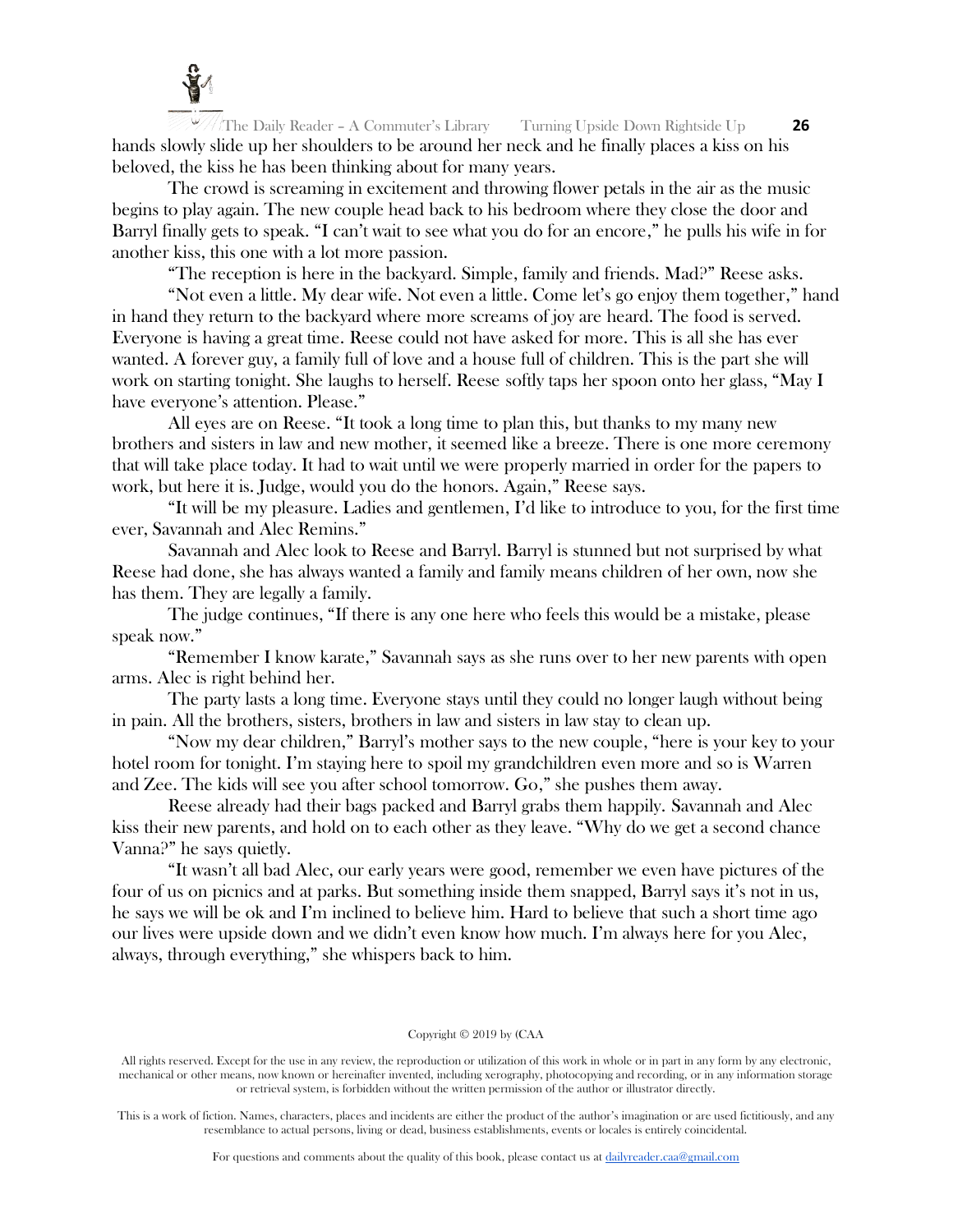

 $\sim$   $\sim$   $\sim$ 

The Daily Reader – A Commuter's Library Turning Upside Down Rightside Up **27** Their grandmother approaches them feeling sorry in her heart from listening to what Savannah said, one hand on each of their shoulders, she whispers in between their heads, "and now it's all right side up," they turn to her and each smile.

Savannah's graduation is today, her house has been so busy lately. So many people in and out, setting up the backyard again for a big party. Many of her friends are coming; her Barryl approved boyfriend is coming too.

Alec has been walking around telling everyone how his sister is going to be going into the police academy after graduation. He always says how he feels sorry for anyone she has to arrest. Savannah's decision came easily to her and both her parents have been very supportive. Barryl tells her that when she has put in her time in the force, she can join him in his private investigator business. Her future is looking great but one thing has been on her mind for a long time.

Barryl walks up behind her, "Ok, time to spill what you've been worried about," he says in his professional voice.

Savannah turns around, "I'm graduating today," he nods.

"I might not have made it here without Alec, and without you. I still think about them from time to time. Is he dead yet?" she asks pointedly.

"Why do you want to go there today Savannah?" he asks.

"Because, one, I'm eighteen and deserve to know, and two, once I'm on the force I'm going to hear anyway because I'm going to be local. I'd rather hear it from you. Truth this time Barryl. I know Reese doesn't know, you kept her in the dark and that's probably better that way, and Alec too. But no more secrets between us," she says.

"Would it really matter one way or the other?" he asks.

"I woke up about a month ago," she pauses, "with a sense of peace around me and that makes no sense. I should be in therapy or something, we went through a lot. I think I'm going to explode one day. How do you hold it together?" she asks.

"I don't always." Barryl says. "I cried many tears when you first came, I did it on my own time so that I wouldn't disturb you two. I cried with Reese a time or two as well. Some of my cases get to me and I rely on old friends to pull me out of dark places. You said a month ago?" he asks. Savannah watches him, his eyes always say the truth. "yes," she answers softly.

Barryl bows his head, he knows she will look it up once she has access. "A month ago, my friend the lieutenant, the one who drove you that day," he pauses, she nods, "he called me and said he happened to be there on a different mission. He inquired about him and found out he has been beaten numerous times, the last time, left him paralyzed. He sits in jail in a wheelchair now, any other questions?" he asks.

"Mom?" she asks.

With that Barryl bows his head, "Not today." He bends down and kisses her head. "You shine today, we are so proud of you. Alec can't stop singing your praises to all of his friends. Reese and I and your two little siblings love their big sister. You've done well and will continue to do so because you and Alec are made from the same stock that Reese is, and my parents will tolerate

#### Copyright © 2019 by (CAA

All rights reserved. Except for the use in any review, the reproduction or utilization of this work in whole or in part in any form by any electronic, mechanical or other means, now known or hereinafter invented, including xerography, photocopying and recording, or in any information storage or retrieval system, is forbidden without the written permission of the author or illustrator directly.